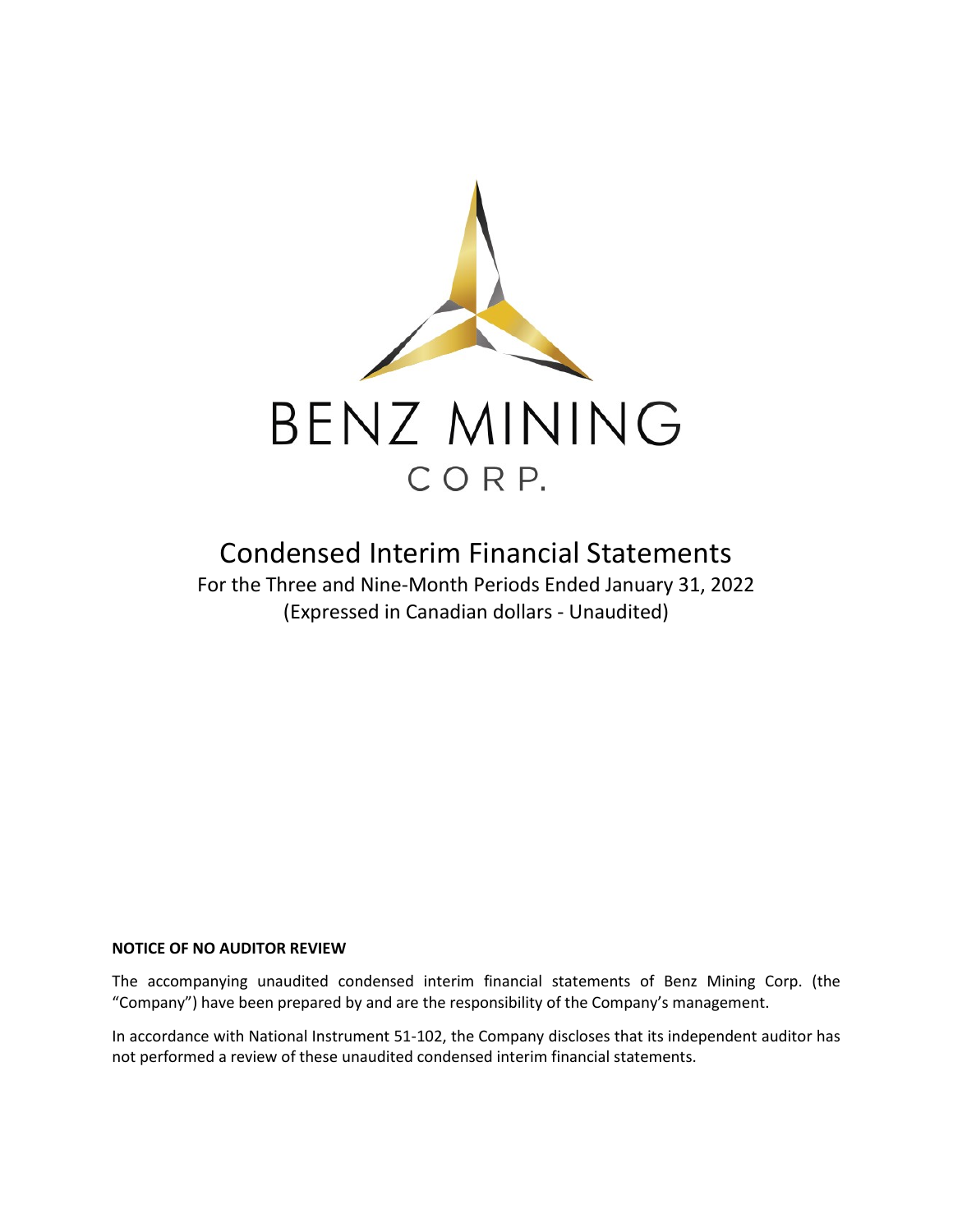|                                                                      |             |     | Three-month periods<br>ended January 31, |    |                                   |    | Nine-month periods<br>ended January 31, |    |               |  |
|----------------------------------------------------------------------|-------------|-----|------------------------------------------|----|-----------------------------------|----|-----------------------------------------|----|---------------|--|
|                                                                      | <b>Note</b> |     | 2022                                     |    | 2021                              |    | 2022                                    |    | 2021          |  |
| <b>Operating Costs</b>                                               |             |     |                                          |    |                                   |    |                                         |    |               |  |
| <b>Exploration and evaluation costs</b>                              | 3           | \$  | 4,442,430                                | Ŝ. | 2,159,009                         | Ŝ. | 13,657,936                              | S. | 4,473,967     |  |
| Listing and filing fees                                              |             |     | 24,935                                   |    | 102,524                           |    | 86,818                                  |    | 247,564       |  |
| Management & consulting fees                                         | 4           |     | 195,343                                  |    | 55,924                            |    | 586,506                                 |    | 396,528       |  |
| Office and miscellaneous                                             |             |     | 55,831                                   |    | 14,999                            |    | 110,934                                 |    | 30,358        |  |
| Professional fees                                                    |             |     | 30,623                                   |    | 18,384                            |    | 98,200                                  |    | 52,163        |  |
| Share-based payments                                                 | 6           |     |                                          |    |                                   |    | 1,896                                   |    | 2,155,611     |  |
| Shareholder information                                              |             |     | 30,841                                   |    | 4,160                             |    | 86,742                                  |    | 12,818        |  |
| Loss from operations                                                 |             |     | (4,780,003)                              |    | (2,355,000)                       |    | (14, 629, 032)                          |    | (7,369,009)   |  |
| <b>Other income</b>                                                  |             |     |                                          |    |                                   |    |                                         |    |               |  |
| Foreign exchange                                                     |             | \$  | (12,018)                                 |    | 29,627                            |    | (41, 400)                               |    | 29,627        |  |
| Interest Income<br>Settlement of flow-through share                  |             |     | 6,856                                    |    | 8,000                             |    | 19,680                                  |    | 14,128        |  |
| premium liability                                                    | 5           |     | 1,809,874                                |    |                                   |    | 5,078,940                               |    |               |  |
| Net loss and comprehensive loss                                      |             | \$. |                                          |    | $(2,975,291)$ \$ $(2,317,373)$ \$ |    | $(9,571,812)$ \$                        |    | (7, 325, 254) |  |
|                                                                      |             |     |                                          |    |                                   |    |                                         |    |               |  |
| Loss per share - basic and diluted                                   |             | \$  | $(0.03)$ \$                              |    | $(0.02)$ \$                       |    | $(0.09)$ \$                             |    | (0.09)        |  |
| Weighted average number of shares<br>outstanding - basic and diluted |             |     | 109,574,323                              |    | 96,039,339                        |    | 104,854,591                             |    | 79,745,774    |  |

Going concern uncertainty (Note 1)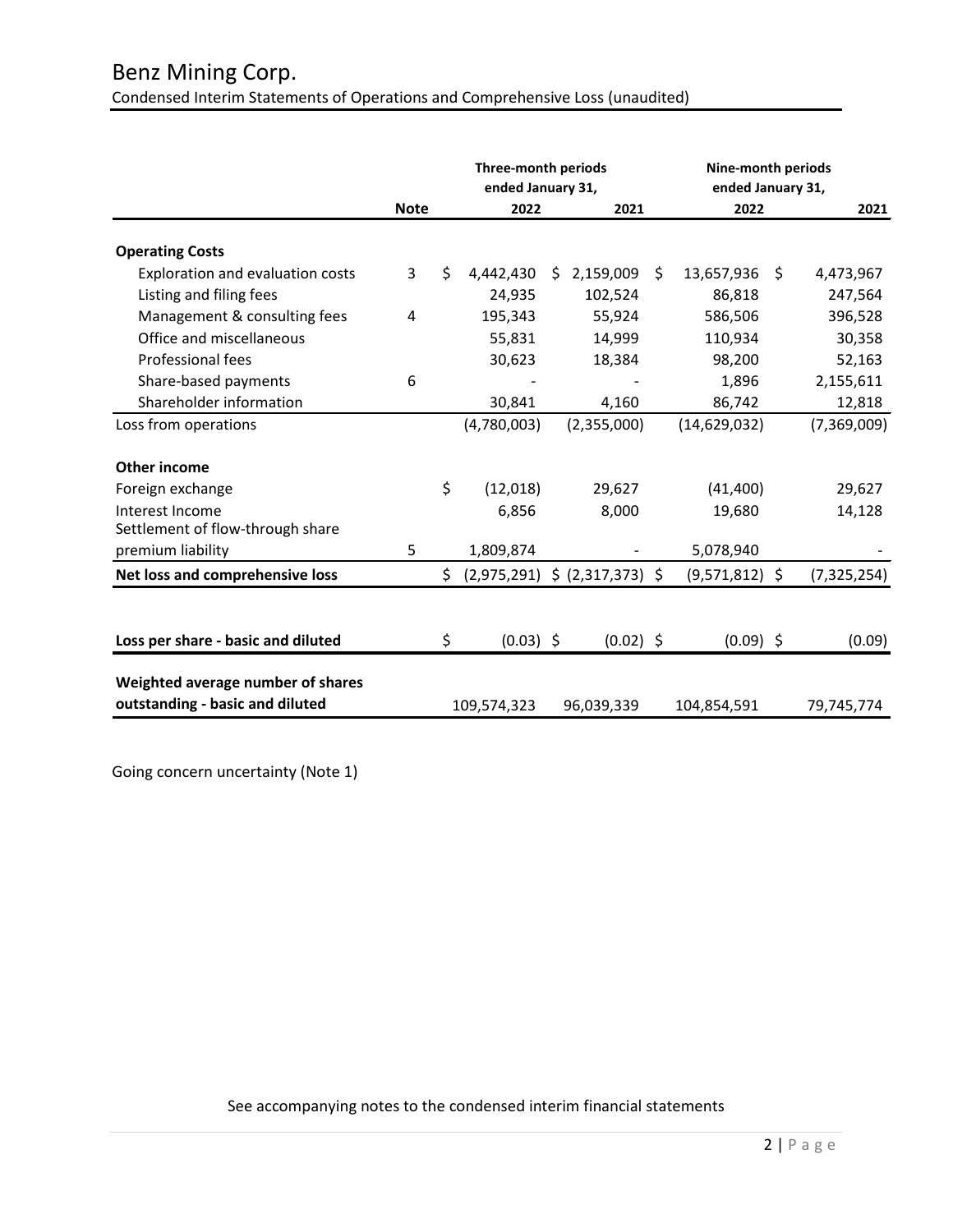# Benz Mining Corp.

Condensed Interim Statements of Financial Position (unaudited)

|                                      | <b>Note</b> | <b>January 31, 2022</b> |     | April 30, 2021 |
|--------------------------------------|-------------|-------------------------|-----|----------------|
| <b>ASSETS</b>                        |             |                         |     |                |
| <b>Current Assets</b>                |             |                         |     |                |
| Cash and cash equivalents            |             | \$<br>7,363,068         | \$  | 13,144,767     |
| Sales taxes recoverable              |             | 819,171                 | \$  | 376,697        |
| Other receivables                    |             | 116,184                 | \$  |                |
| Prepaid expenses and deposits        |             | 101,616                 | \$  | 22,757         |
|                                      |             | 8,400,039               |     | 13,544,221     |
| Exploration and evaluation assets    | 3           | 1,826,667               | \$  | 1,555,903      |
|                                      |             | \$<br>10,226,706        | \$  | 15,100,124     |
| <b>LIABILITIES</b>                   |             |                         |     |                |
| <b>Current Liabilities</b>           |             |                         |     |                |
| Trade and other payables             | 4           | \$<br>884,395           | \$  | 1,168,547      |
| Flow-through share premium liability | 5           | 2,007,432               | \$  | 3,359,099      |
|                                      |             | 2,891,827               |     | 4,527,646      |
| <b>EQUITY</b>                        |             |                         |     |                |
| Common shares                        | 6           | \$<br>24,406,802        | \$. | 18,285,495     |
| <b>Equity reserves</b>               | 6           | 8,861,676               | \$  | 8,648,770      |
| Deficit                              |             | (25, 933, 599)          |     | (16, 361, 787) |
|                                      |             | 7,334,879               |     | 10,572,478     |
|                                      |             | \$<br>10,226,706        | \$  | 15,100,124     |

Nature of Operations (Note 1) Going concern uncertainty (Note 1)

These financial statements were authorized for issue by the Board of Directors on March 30, 2022

# **Approved by the Board of Directors:**

*(Signed) Evan Cranston* (*Signed) Mathew O'Hara* Evan Cranston, Chairman of the Board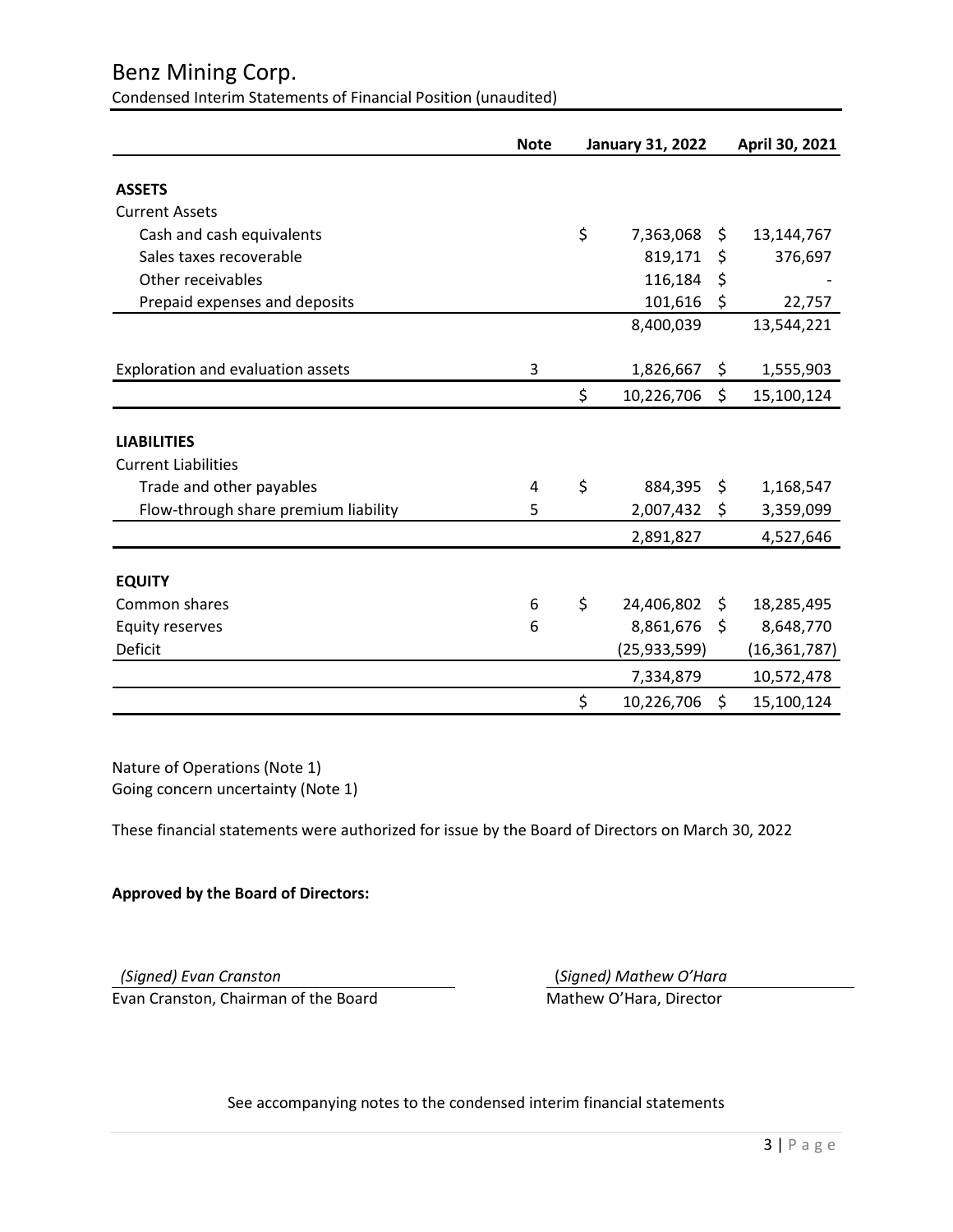|                                                                                              |                |    | Three-month periods ended<br>January 31, |     |                  | Nine-month periods ended<br>January 31, |                   |      |               |
|----------------------------------------------------------------------------------------------|----------------|----|------------------------------------------|-----|------------------|-----------------------------------------|-------------------|------|---------------|
|                                                                                              | <b>Note</b>    |    | 2022                                     |     | 2021             |                                         | 2022              |      | 2021          |
| <b>Cash Flow from Operating Activities</b>                                                   |                |    |                                          |     |                  |                                         |                   |      |               |
| Net loss for the period                                                                      |                | Ś. | $(2,975,291)$ \$                         |     | $(2,317,373)$ \$ |                                         | $(9,571,812)$ \$  |      | (7, 325, 254) |
| Adjustments for non-cash items:                                                              |                |    |                                          |     |                  |                                         |                   |      |               |
| Share based payments                                                                         | $\overline{7}$ |    |                                          |     |                  |                                         | 1,896             |      | 2,155,611     |
| Settlement of flow-through share liability                                                   | 6              |    | (1,809,874)                              |     |                  |                                         | (5,078,940)       |      |               |
| Changes in non-cash working capital:                                                         |                |    |                                          |     |                  |                                         |                   |      |               |
| Sales taxes recoverable                                                                      |                |    | 348,085                                  |     | (103, 300)       |                                         | (442, 474)        |      | (214, 170)    |
| Other receivables                                                                            |                |    |                                          |     |                  |                                         | (116, 184)        |      |               |
| Prepaid expenses and deposits                                                                |                |    | (80, 168)                                |     | (4, 369)         |                                         | (78, 859)         |      | (10, 526)     |
| Trade and other payables                                                                     |                |    | (1, 243, 244)                            |     | 157,358          |                                         | (284, 152)        |      | 650,207       |
| Net cash flows used in operating activities                                                  |                | Ś. | $(5,760,492)$ \$                         |     | $(2,267,684)$ \$ |                                         | $(15,570,525)$ \$ |      | (4, 744, 132) |
| <b>Cash Flow from Investing Activities</b><br>Additions to exploration and evaluation assets | 3              |    |                                          |     |                  |                                         | (160, 764)        |      | (225,000)     |
| Net cash flows used in investing activities                                                  |                | \$ | $\sim$                                   | \$  |                  | \$                                      | $(160, 764)$ \$   |      | (225,000)     |
| <b>Cash Flow from Financing Activities</b>                                                   |                |    |                                          |     |                  |                                         |                   |      |               |
| Issuance of common shares for cash, net of costs                                             | 6              | Ś. | $(10, 205)$ \$                           |     | 1,432,222 \$     |                                         | 9,721,403         | - Ś  | 18,089,340    |
| Proceeds from exercise of warrants                                                           | 6              |    | 34,737                                   |     | 100,198          |                                         | 206,737           |      | 1,174,725     |
| Proceeds from the exercise of options                                                        | 6              |    |                                          |     |                  |                                         | 21,450            |      |               |
| Net cash flows provided by financing activities                                              |                | \$ | 24,532 \$                                |     | 1,532,420        | \$                                      | 9,949,590         | - \$ | 19,264,065    |
| Net change in cash and cash equivalents                                                      |                | S  | (5,735,960)                              |     | $(735, 264)$ \$  |                                         | $(5,781,699)$ \$  |      | 14,294,933    |
| Cash and Cash Equivalents, Beginning of Period                                               |                |    | 13,099,028                               |     | 17,380,568       |                                         | 13,144,767        |      | 2,350,371     |
| Cash and Cash Equivalents, End of Period                                                     |                | \$ | 7,363,068                                | -\$ | 16,645,304 \$    |                                         | 7,363,068         | -\$  | 16,645,304    |
|                                                                                              |                |    |                                          |     |                  |                                         |                   |      |               |
| Cash and cash equivalents consist of:                                                        |                |    |                                          |     |                  |                                         |                   |      |               |
| Cash                                                                                         |                | Ś  | 7,338,068                                | \$  | 16,635,304 \$    |                                         | 7,338,068         | \$   | 16,635,304    |
| Redeemable guaranteed investment certificate ("GIC")                                         |                |    | 25,000                                   |     | 10,000           |                                         | 25,000            | -\$  | 10,000        |
| <b>Total Cash and Cash Equivalents</b>                                                       |                | \$ | 7,363,068                                | Ś   | 16,645,304       | Ŝ.                                      | 7,363,068         | Ś.   | 16,645,304    |

Going concern uncertainty (Note 1)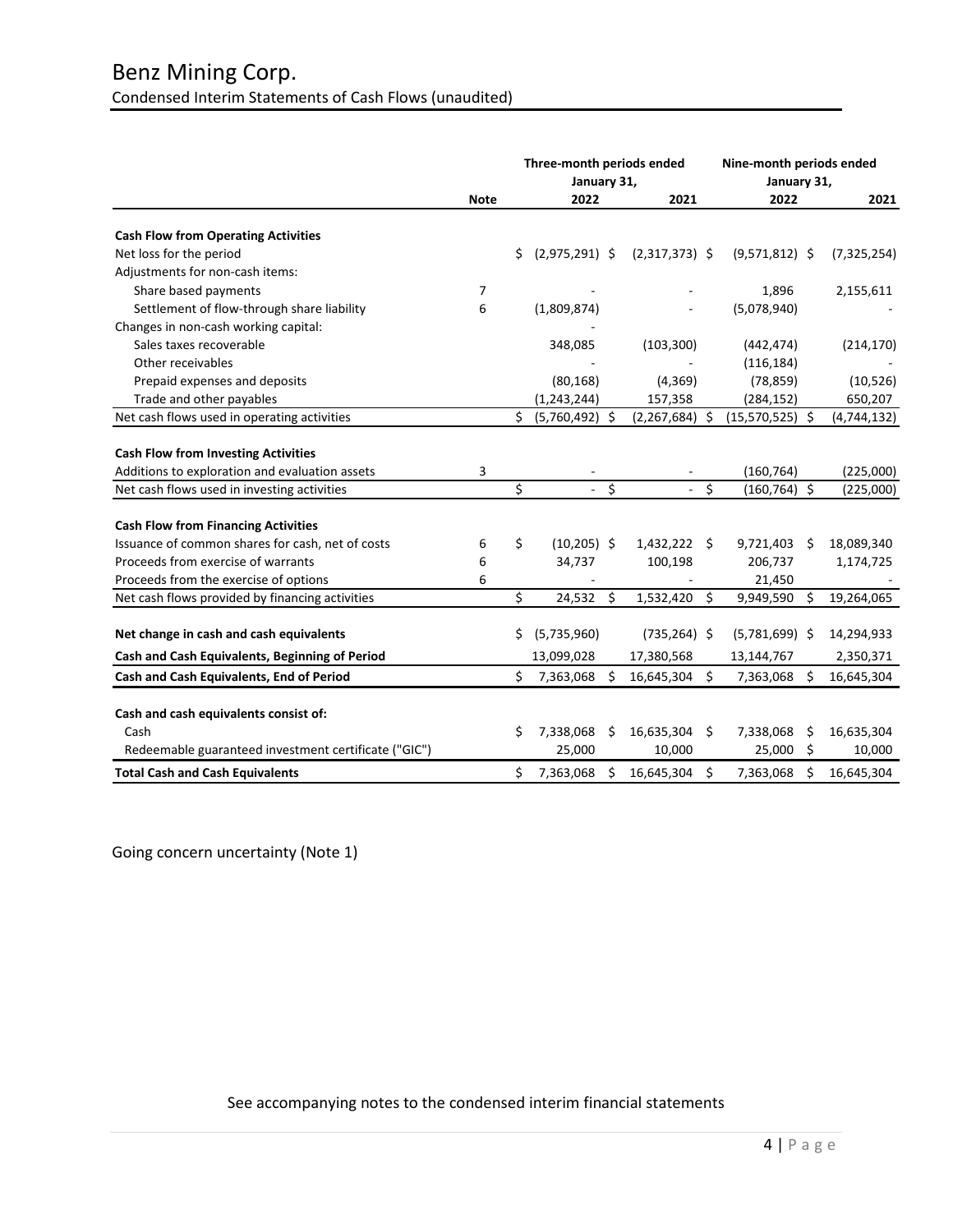# Benz Mining Corp. Condensed Interim Statements of Changes in Equity (unaudited)

|                                     |             |               | <b>Common Shares</b> |                  |      | <b>Equity</b>   |     |                              |                     |
|-------------------------------------|-------------|---------------|----------------------|------------------|------|-----------------|-----|------------------------------|---------------------|
|                                     | <b>Note</b> | <b>Number</b> |                      | <b>Amount</b>    |      | <b>Reserves</b> |     | <b>Deficit</b>               | <b>Total Equity</b> |
| Balance, April 30, 2020             |             | 57,215,118    | \$                   | 7,388,166        | - \$ | 1,981,393       | \$. | $(6,904,204)$ \$             | 2,465,355           |
| Common shares issued for cash:      |             |               |                      |                  |      |                 |     |                              |                     |
| Private placement                   | 6           | 27,257,142    |                      | 12,392,147       |      | 4,427,853       |     |                              | 16,820,000          |
| Prospectus offering                 |             | 4,000,000     |                      | 1,929,000        |      |                 |     |                              | 1,929,000           |
| Share issuance costs                | 6           |               |                      | (1,087,380)      |      | 427,720         |     |                              | (659, 660)          |
| Exercise of options                 | 6           | 3,502,750     |                      | 1,154,000        |      | (554, 421)      |     | $\overline{\phantom{a}}$     | 599,579             |
| <b>Exercise of warrants</b>         | 6           | 4,561,819     |                      | 873,409          |      | (298, 263)      |     |                              | 575,146             |
| Shares issued for exploration and   |             |               |                      |                  |      |                 |     |                              |                     |
| evaluation assets                   | 3           | 2,124,177     |                      | 461,825          |      |                 |     |                              | 461,825             |
| Warrants issued for exploration and |             |               |                      |                  |      |                 |     |                              |                     |
| evaluation assets                   | 3           |               |                      |                  |      | 539,078         |     |                              | 539,078             |
| Share based payments                | 6           |               |                      |                  |      | 2,155,611       |     |                              | 2,155,611           |
| <b>Expired stock options</b>        | 6           |               |                      |                  |      | (1, 536)        |     | 1,536                        |                     |
| Net loss for the year               |             |               |                      |                  |      |                 |     | (7, 325, 254)                | (7, 325, 254)       |
| Balance, January 31, 2021           |             | 98,661,006    |                      | $$23,111,167$ \$ |      | 8,677,435       | \$  | $(14, 227, 922)$ \$          | 17,560,680          |
| Balance, April 30, 2021             |             | 98,938,756    | \$                   | 18,285,495       | - \$ | 8,648,770       | Ś.  | $(16,361,787)$ \$ 10,572,478 |                     |
| Common shares issued for cash:      |             |               |                      |                  |      |                 |     |                              |                     |
| Private placement                   | 6           | 9,090,909     |                      | 10,000,000       |      |                 |     |                              | 10,000,000          |
| Share issuance costs                | 6           |               |                      | (602, 435)       |      | 323,838         |     |                              | (278, 597)          |
| Premium on flow-through shares      | 5           |               |                      | (3,727,273)      |      |                 |     |                              | (3,727,273)         |
| <b>Exercise of warrants</b>         | 6           | 1,514,474     |                      | 301,329          |      | (94, 592)       |     |                              | 206,737             |
| Exercise of options                 | 6           | 145,000       |                      | 39,686           |      | (18, 236)       |     |                              | 21,450              |
| Shares issued for exploration and   |             |               |                      |                  |      |                 |     |                              |                     |
| evaluation assets                   | 3           | 174,658       |                      | 110,000          |      |                 |     |                              | 110,000             |
| Share based payments                | 6           |               |                      |                  |      | 1,896           |     |                              | 1,896               |
| Net loss for the year               |             |               |                      |                  |      |                 |     | (9,571,812)                  | (9,571,812)         |
| Balance, January 31, 2022           |             | 109,863,797   |                      | \$24,406,802\$   |      | 8,861,676       | \$  | $(25,933,599)$ \$            | 7,334,879           |

Going concern uncertainty (Note 1)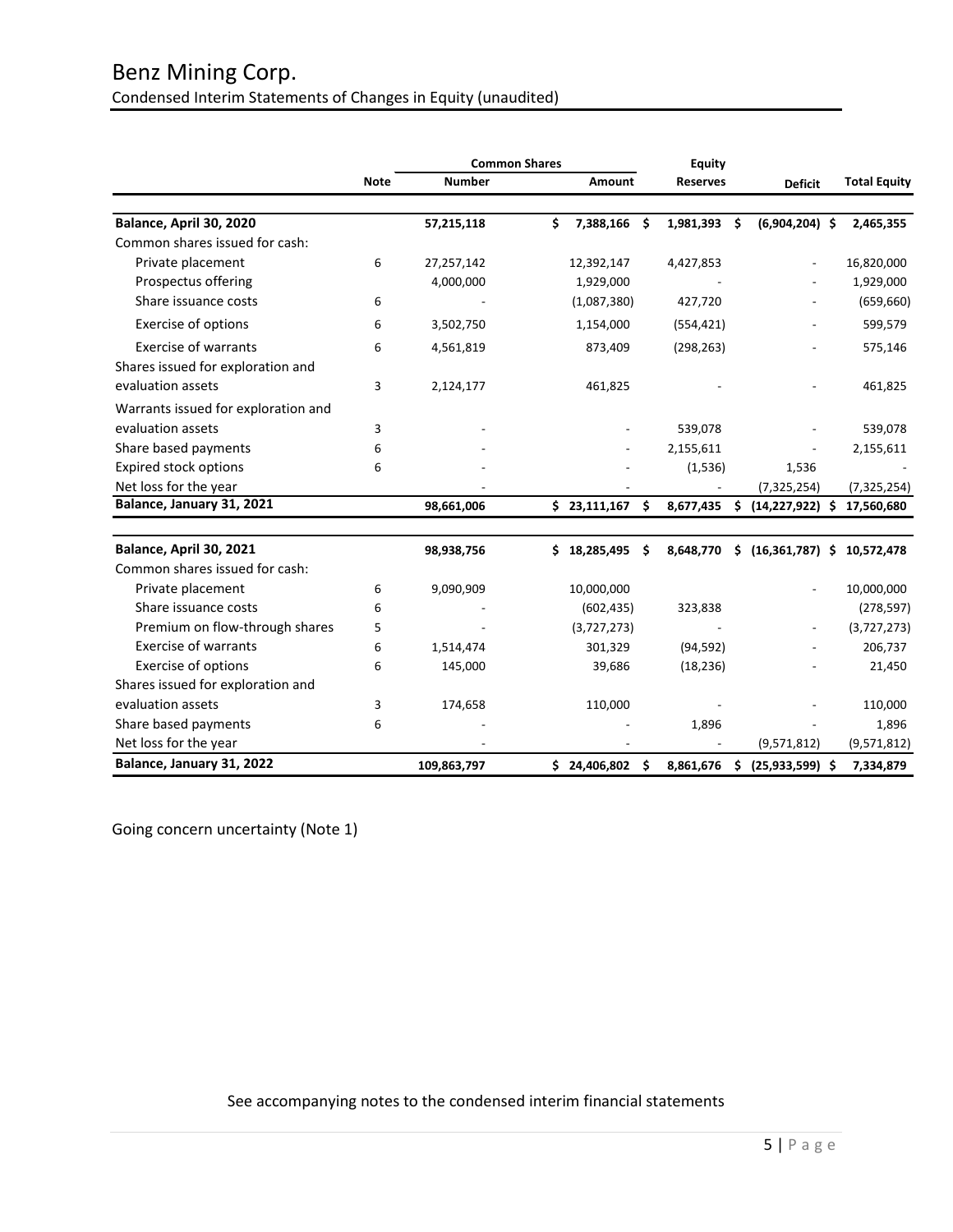# **1. NATURE OF OPERATIONS AND GOING CONCERN UNCERTAINTY**

Benz Mining Corp. ("Benz" or the "Company") is involved in the acquisition, exploration and exploitation of mineral properties located in the Americas. The Company's head and registered offices are located at Suite 1700, 1055 West Hastings Street, Vancouver, British Columbia, V6E 2E9. The Company's common shares are traded on the TSX-V and ASX Exchanges.

Since March 2020, several measures have been implemented in Canada and the rest of the world in response to the increased impact from the novel coronavirus ("COVID-19"). While the impact of COVID-19 is expected to be temporary, the current circumstances are dynamic and the impacts of COVID-19 on business operations cannot be reasonably estimated at this time. The Company anticipates this could have an adverse impact on its business, financial performance, financial position and cash flows in fiscal year 2022.

#### **Going Concern Uncertainty**

These condensed interim financial statements have been prepared on the basis of accounting principles applicable to a going concern, which assume that the Company will continue in operation for the foreseeable future and will be able to realize its assets and discharge its obligations in the normal course of operations. In assessing whether the going concern assumption is appropriate, management takes into account all available information about the future, which is at least, but not limited to twelve months from the end of the reporting period. The use of these principles may not be appropriate.

To date, the Company has not earned significant revenues and is considered to be in the exploration phase. The investment in, and expenditures on, exploration and evaluation assets comprise a significant portion of the Company's activities. Mineral exploration and development is highly speculative and involves inherent risks.

The Company's current committed cash resources are insufficient to cover expected expenditures for the next 12 months. The Company's ability to continue as a going concern is dependent on being able to obtain the necessary financing to satisfy its liabilities as they become due. There can be no assurance that management will be successful in securing adequate financing. In addition, while the Company's future activities in relation to drilling on its mineral claims look promising, there can be no assurance that the results of its exploration activities will confirm the existence of economically viable quantities of ore or that the project will ultimately go into production.

The Company reported a net loss and total comprehensive loss in the nine-month period ended January 31, 2022 of \$9,571,812 (Year ended April 30, 2021 loss of \$9,459,119). As at January 31, 2022, the Company's current assets exceed its current liabilities by \$5,508,212 (April 30, 2021 – \$9,016,575) but its planned expenditures for 2022 exceeds the value of working capital currently on hand. These recurring losses and the need for continued financing to further successful exploration activities indicate the existence of a material uncertainty that may cast significant doubt as to the Company's ability to continue as a going concern.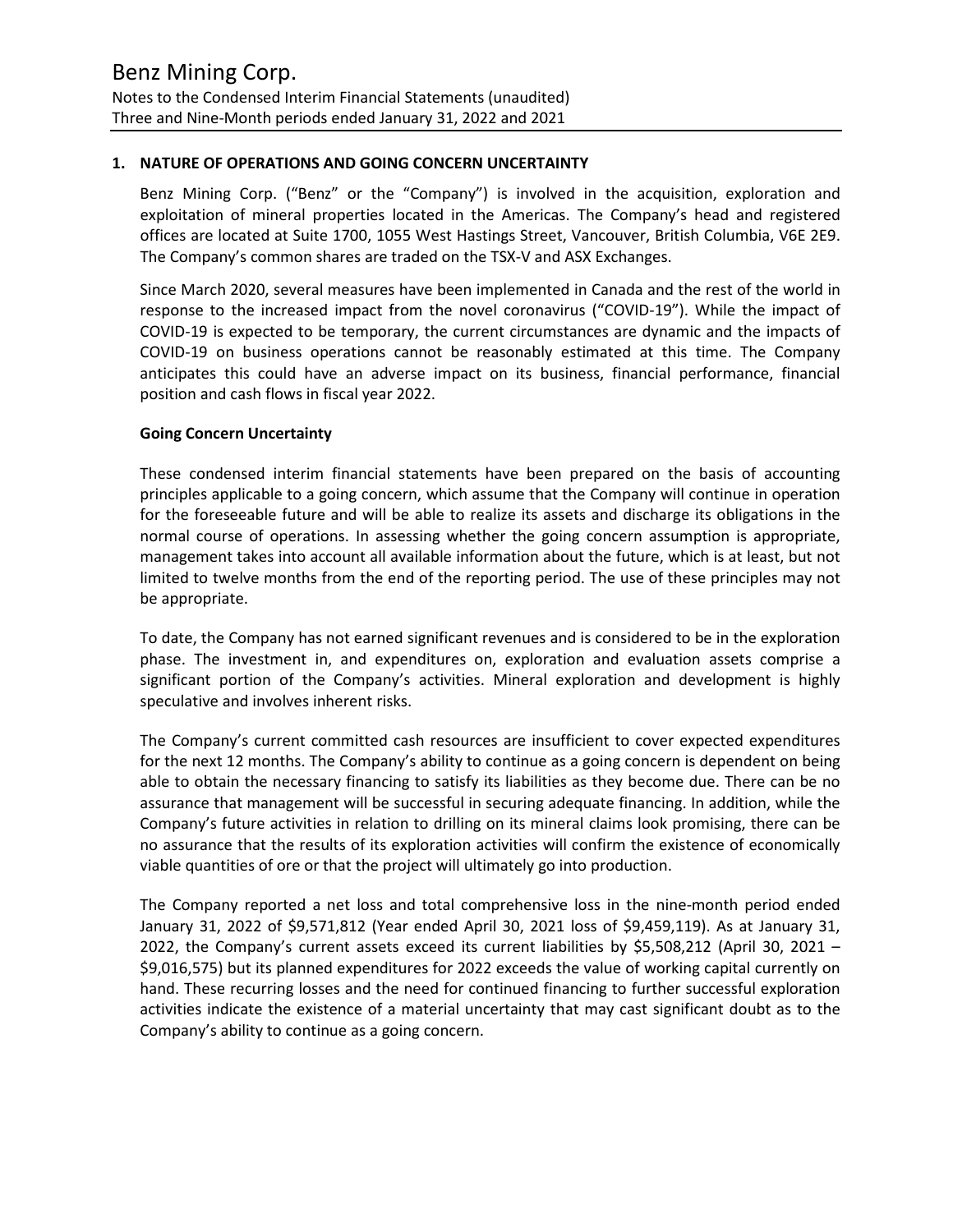These condensed interim financial statements do not give effect to any adjustments to the carrying values and classifications of assets and liabilities that might be necessary if the Company is unable to continue as a going concern. Such adjustments could be material.

# **2. BASIS OF PRESENTATION**

These unaudited condensed interim financial statements ("Financial Statements") of the Company have been prepared in accordance with International Accounting Standard ("IAS") 34, "Interim Financial Reporting" following acceptable accounting policies under International Financial Reporting Standards ("IFRS"). As a result, these Financial Statements should be read in conjunction with the Company's audited financial statements for the year ended April 30, 2021.

These Financial Statements have been prepared on an accruals basis and are based on historical costs, except for certain financial instruments classified as financial instruments at fair value through profit or loss. All amounts are presented in Canadian dollars unless otherwise noted.

Estimates and judgements are continuously evaluated and are based on management's experience and other factors, including expectations of future events that are believed to be reasonable under the circumstances. However, actual outcomes can differ from these estimates. In preparing the Financial Statements, the judgments made by management in applying the Company's accounting policies and the key sources of estimation uncertainty were the same as those applied to the audited consolidated financial statements as at and for the year ended April 30, 2021.

# **3. EXPLORATION AND EVALUATION ASSETS**

The Company has accumulated the following acquisition expenditures during the nine-month periods ended January 31, 2022 and 2021:

|                                          |    | <b>Eastmain</b> | <b>Windy Mountain</b> |                 |    | Total     |
|------------------------------------------|----|-----------------|-----------------------|-----------------|----|-----------|
|                                          |    | <b>Property</b> |                       | <b>Property</b> |    |           |
| Balance, April 30, 2020                  | \$ | 330,000         | \$                    |                 | \$ | 330,000   |
| Acquisition costs - issuance of shares   |    | 461,825         |                       |                 |    | 461,825   |
| Acquisition costs - issuance of warrants |    | 539,078         |                       |                 |    | 539,078   |
| Acquisition costs - cash                 |    | 225,000         |                       |                 |    | 225,000   |
| Balance, January 31, 2021                | Ş. | 1,555,903       | \$                    |                 | \$ | 1,555,903 |
| Balance, April 30, 2021                  |    | 1,555,903       | \$                    |                 | S  | 1,555,903 |
| Acquisition costs - issuance of shares   |    | 110,000         |                       |                 |    | 110,000   |
| Acquisition costs - cash                 |    | 150,000         |                       | 10,764          |    | 160,764   |
| Balance, January 31, 2022                |    | 1.815.903       |                       | 10,764          | S  | 1,826,667 |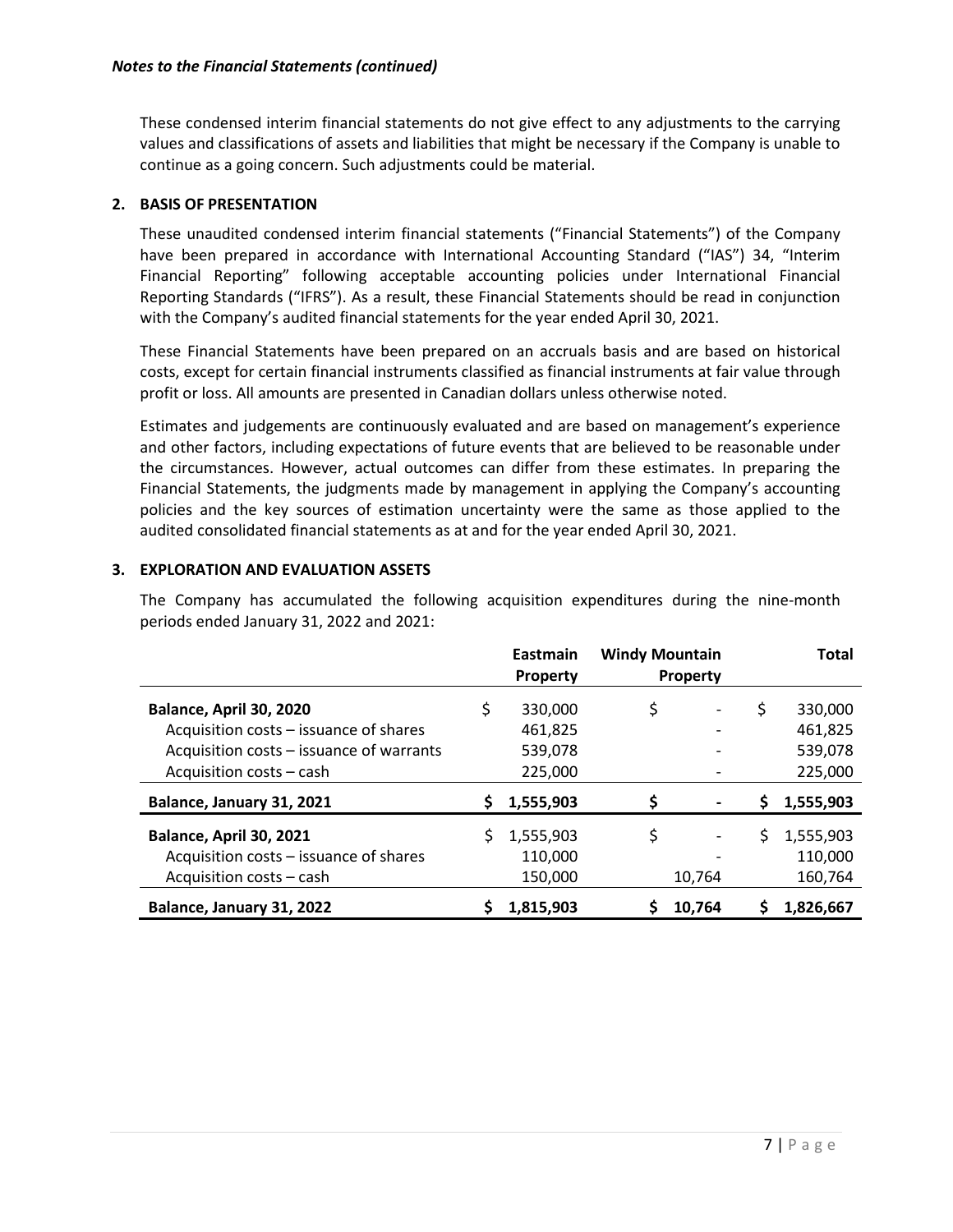#### **4. RELATED PARTY TRANSACTIONS AND BALANCES**

Related party transactions are measured at the estimated fair values of the services provided or goods received. Related party transactions not disclosed elsewhere in these Financial Statements are as follows:

a) Key Management Compensation

Key management personnel include the members of the Board of Directors and officers of the Company, who have the authority and responsibility for planning, directing, and controlling the activities of the Company. The remuneration of directors and officers for three and nine-month periods ended January 31, 2022 and 2021 was as follows:

|                                                                                                         |    | <b>Three-months ended</b> |    |             |     | Nine-months ended |             |
|---------------------------------------------------------------------------------------------------------|----|---------------------------|----|-------------|-----|-------------------|-------------|
|                                                                                                         |    | January 31,               |    | January 31, |     | January 31,       | January 31, |
|                                                                                                         |    | 2022                      |    | 2021        |     | 2022              | 2021        |
| Salaries, bonuses, fees and benefits<br>Management fees to the officers<br>and directors of the Company | S. | 257.346                   | \$ | 42,500      | \$. | 713,986 \$        | 374,262     |
| <b>Share-based payments</b><br>and<br>directors<br>Officers<br>of<br>the                                |    |                           |    |             |     |                   |             |
| Company                                                                                                 |    |                           |    |             |     | - \$              | 1,838,283   |
|                                                                                                         |    | 257.346                   |    | 42,500      | S.  | 713,986 \$        | 2.222.545   |

- b) In the normal course of operations, the Company transacts with companies related to its directors or officers. Excluding the amounts referenced in (a) above during the three and ninemonth periods ended January 31, 2022, the Company incurred fees for accounting and administrative services totaling \$12,103 and \$27.431 and for geological consulting services totaling \$40,543 and \$165,094 respectively from companies which are related parties to Executive Chairman, Evan Cranston.
- c) As at January 31, 2022 and April 30, 2021, the following amounts remain payable to related parties, and are included in trade and other payables:

|                                        |  | January 31, 2022 April 30, 2021    |  |         |
|----------------------------------------|--|------------------------------------|--|---------|
| Management fees<br>Geological services |  | 68.694<br>$\overline{\phantom{0}}$ |  | 187.989 |
|                                        |  |                                    |  |         |
|                                        |  | 68,694                             |  | 187,989 |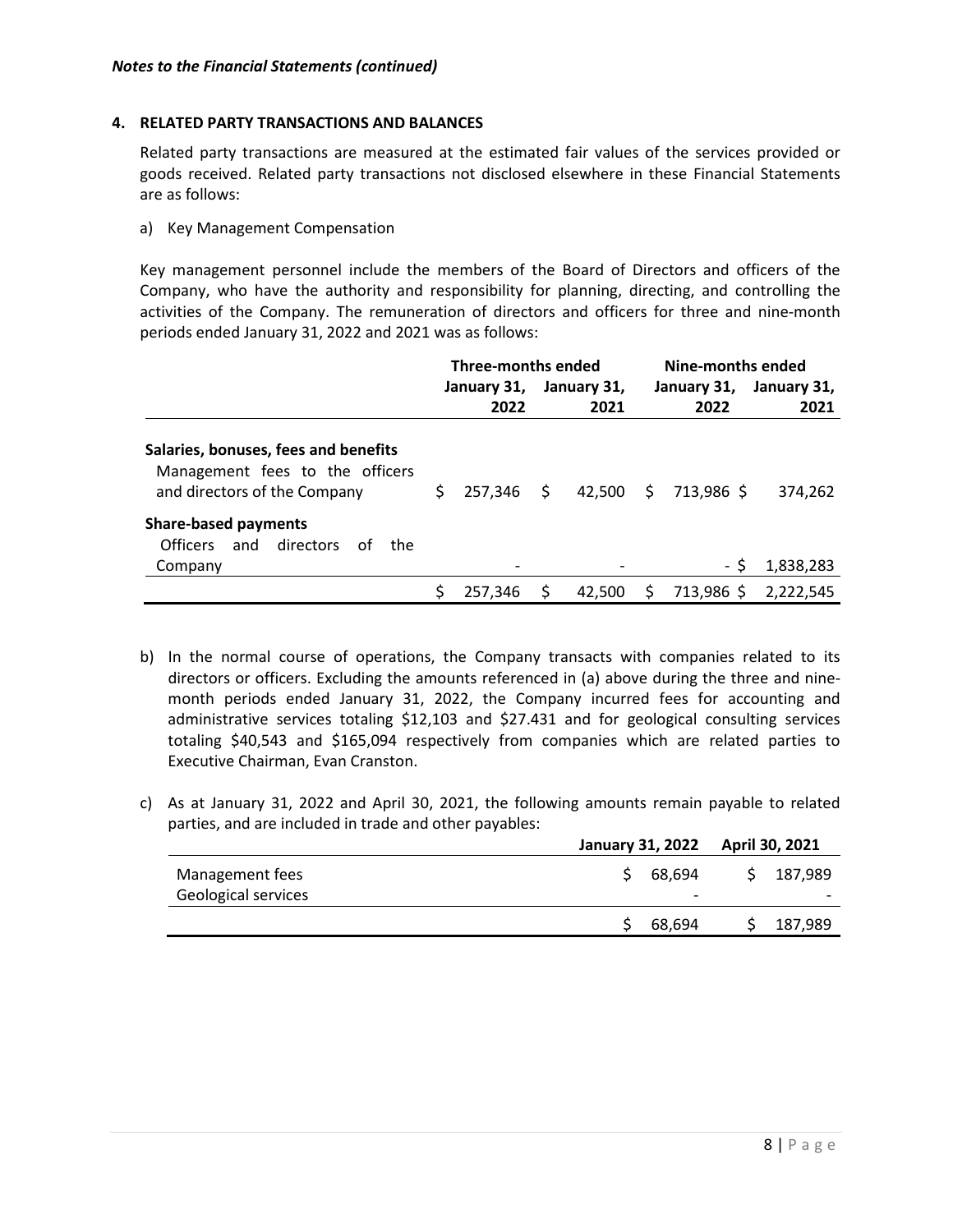# **5. FLOW-THROUGH SHARE LIABILITY**

The following is a continuity schedule of the liability portion of the flow-through share issuances.

| Balance, April 30, 2020                                                      |             |
|------------------------------------------------------------------------------|-------------|
| Liability incurred on flow-through shares issued (June and October 2020)     | 4,828,571   |
| Settlement of flow-through liability upon incurring exploration expenditures | (1,469,472) |
| Balance, April 30, 2021                                                      | 3,359,099   |
| Liability incurred on flow-through shares issued (August 2021)               | 3,727,273   |
| Settlement of flow-through liability upon incurring exploration expenditures | (5,078,940) |
| Balance, January 31, 2022                                                    | 2.007.432   |

#### **6. SHARE CAPITAL**

**a) Authorized:** Unlimited common shares, without par value Unlimited preferred shares, without par value

#### **b) Issued: During the nine-month period ended January 31, 2022**

On August 31, 2021, the Company announced the completion of a non-brokered private placement of 9,090,909 common shares issued on a flow-through basis (the "FT shares") at a price of \$1.10 per share for gross proceeds of up to \$10,000,000. The Company incurred share issuance costs of \$268,392 in the form of finders' fees and professional fees in addition to issuing compensation warrants valued at \$323,838.

On October 22, 2021 the Company issued 174,658 common shares pursuant to the terms of the Eastmain option agreement (see Note 3) with a value of \$110,000.

During the nine-month period ended January 31, 2022, the Company issued 1,514,474 shares on the exercise of warrants for proceeds of \$206,737. The fair value of these warrants, totaling \$94,592, was transferred to share capital from reserves.

During the nine-month period ended January 31, 2022, the Company issued 145,000 shares on the exercise of options for proceeds of \$21,450. The fair value of these options, totaling \$18,236, was transferred to share capital from reserves.

#### **Escrow Shares**

As at January 31, 2022 and 2021, an amount of 222,857 common shares are being held in escrow subject to an escrow agreement with Tusk Exploration Ltd. These shares continue to be held due to unmet contractual obligations.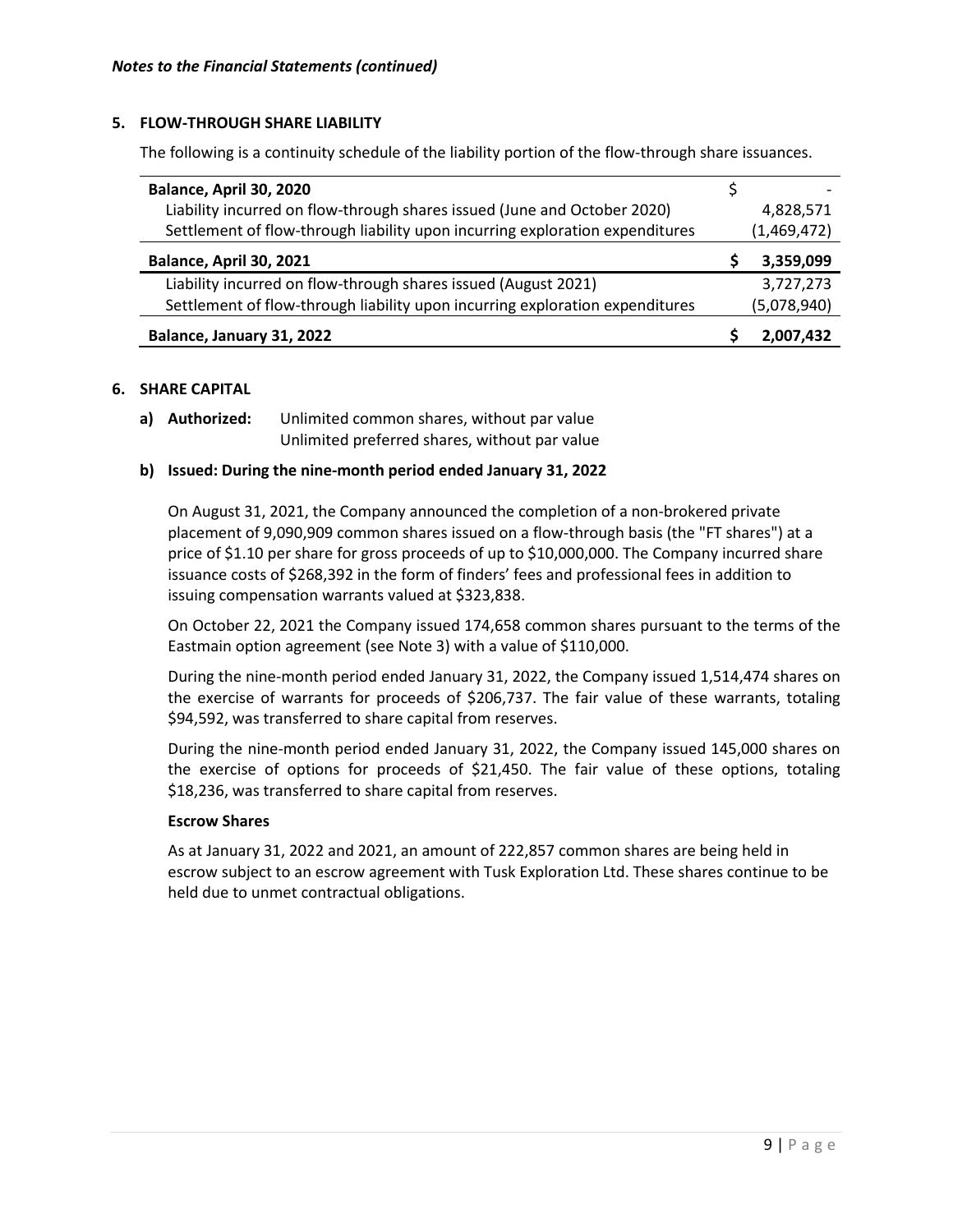#### **c) Issued: During the nine-month period ended January 31, 2021**

In May 2020, the Company issued 2,000,000 common shares pursuant to the terms of the Eastmain option agreement with a value of \$360,000. In October 2020, a further 124,177 shares with a value of \$101,825 were issued pursuant to the terms of the agreement.

In June 2020, the Company closed a non-brokered flow-through private placement of 12,000,000 flow through units at a price of \$0.30 per unit, for gross proceeds of \$3,600,000. Each flow-through unit consists of one common share of the Company and one common share purchase warrant. Each warrant entitles the holder to purchase one non-flow through common share at a price of \$0.17 per share until June 1, 2023. The Company incurred share issuance costs of \$162,882 in the form of finders' fees and professional fees in addition to issuing compensation units valued at \$427,720.

In October 2020, the Company closed a non-brokered flow-through private placement of 14,857,142 flow through units at a price of \$0.875 and 400,000 hard dollar units at \$0.55 per unit, for aggregate gross proceeds of \$13,219,999. Each flow-through unit and hard dollar unit consists of one common share of the Company and one-half common share purchase warrant. Each whole warrant entitles the holder to purchase one non-flow through common share at a price of \$1.00 per share until October 29, 2022. The Company incurred share issuance costs of \$535,561 in the form of finders' fees.

In December 2020, the Company issued 4,000,000 common shares pursuant to a prospectus offering lodged with the Australian Securities and Investments Commission in relation to its dual listing on the Australian Securities Exchange. In exchange for the common shares, the Company received \$1,929,000.

During the nine-month period ended January 31, 2021, the Company issued 3,502,750 shares on the exercise of options for \$599,579. The fair value of these options totaling \$554,421 was transferred to share capital from reserves.

During the nine months ended January 31, 2021, the Company issued 4,561,819 shares on the exercise of warrants for \$575,146. The fair value of these warrants totaling \$298,263 was transferred to share capital from reserves.

#### **d) Share purchase warrants and compensation warrants**

A summary of changes in share purchase warrants is as follows:

|                           | <b>Underlying</b> | <b>Weighted Average</b> |                       |
|---------------------------|-------------------|-------------------------|-----------------------|
|                           | <b>Shares</b>     |                         | <b>Exercise Price</b> |
| Balance, April 30, 2020   | 27,773,024        | \$                      | 0.12                  |
| Issued                    | 23,628,571        |                         | 0.43                  |
| Exercised                 | (4,561,819)       |                         | 0.13                  |
| Balance, January 31, 2021 | 46,839,776        | \$                      | 0.28                  |
| Balance, April 30, 2021   | 46,609,776        | \$                      | 0.28                  |
| Issued                    | 909,090           |                         | 0.65                  |
| Exercised                 | (1,514,474)       |                         | 0.14                  |
| Balance, January 31, 2022 | 46,004,392        | \$                      | 0.29                  |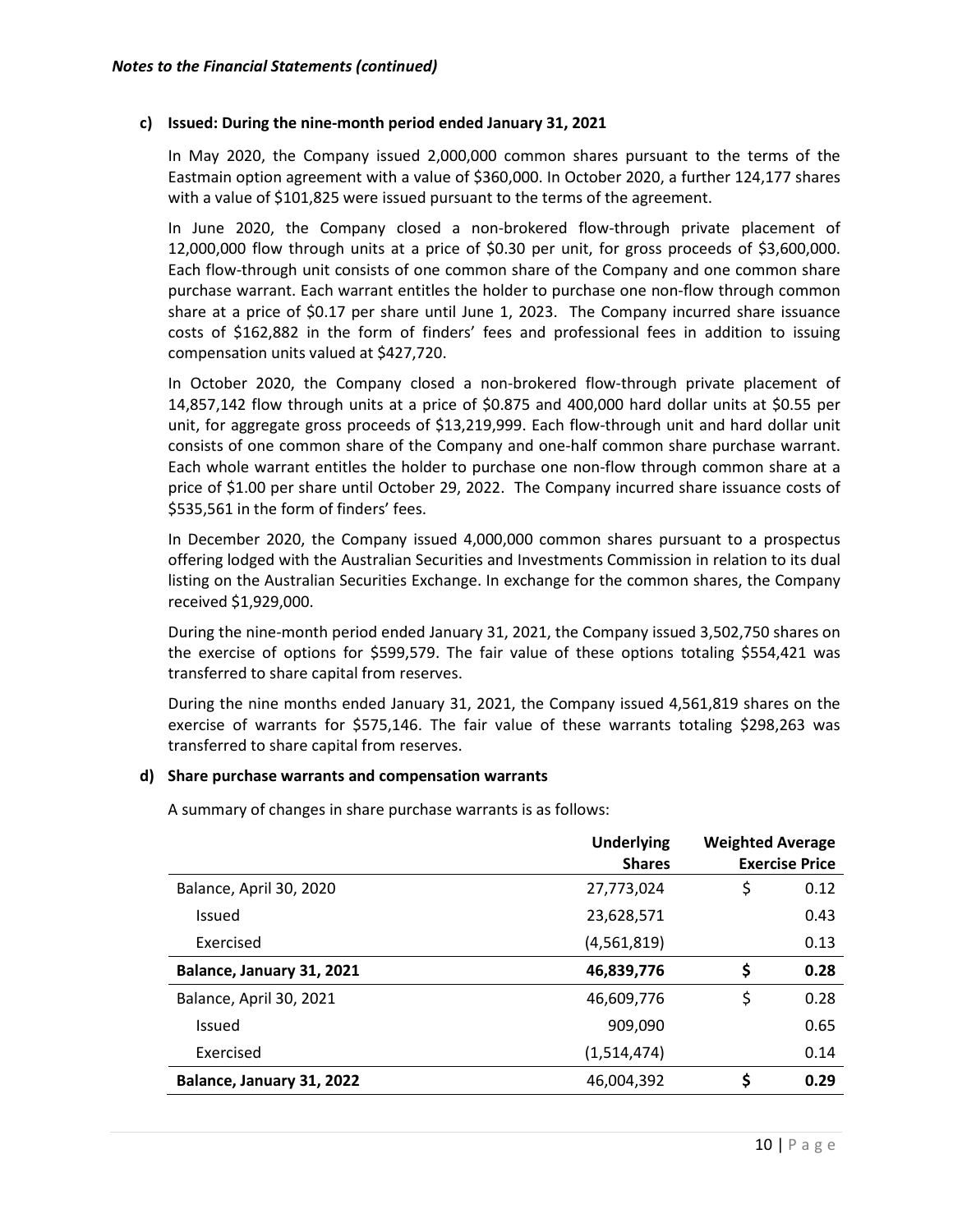`

Pursuant to the August 2021 private placement of 9,090,909 flow-through shares, the Company paid finders' fees consisting of a cash payment in the aggregate amount of \$268,392 and the issue of 909,090 compensation warrants with a fair value of \$328,838. Each compensation warrant is exercisable at a price of \$0.65 until August 31, 2023 and entitles the holder to purchase one common share of the Company.

In May 2020, the Company also issued 4,000,000 warrants pursuant to the terms of the Eastmain option agreement (see Note 3).

In June, 2020, the Company issued 12,000,000 warrants through the financing described in the section (c) above. Each warrant entitles the holder to acquire one additional share at the price of \$0.17 until June 1, 2023.

In October 2020, the Company issued 15,257,142 half warrants through the financing described in the previous section. Each whole warrant entitles the holder to acquire one additional share at the price of \$1.00 until October 29, 2022.

The warrants issued during the nine-month period ended January 2021 were valued using the Black-Scholes pricing model, with a gross amount of \$6,628,003 included in reserves based on the relative fair values of the shares and warrants issued. The following assumptions were used for the Black-Scholes valuation of the warrants granted:

|                                                 | <b>January 31, 2022</b> | <b>January 31, 2021</b> |
|-------------------------------------------------|-------------------------|-------------------------|
| Weighted average assumptions:                   |                         |                         |
| Risk-free interest rate                         | 0.43%                   | $0.26 - 0.34%$          |
| Expected dividend yield                         | \$0.00                  | \$0.00                  |
| Expected option life (years)                    |                         | $2 - 3$                 |
| Expected stock price volatility                 | 118%                    | 118-127%                |
| Weighted average fair value at measurement date | \$0.36                  | $$0.13 - 0.40$          |

Warrants outstanding as at January 31, 2022 and April 30, 2021, are:

|                    | <b>Exercise Price</b> |                         | <b>Outstanding and Exercisable</b> |
|--------------------|-----------------------|-------------------------|------------------------------------|
| <b>Expiry Date</b> | per Share             | <b>January 31, 2022</b> | April 30, 2021                     |
|                    |                       |                         |                                    |
| October 29, 2022   | \$1.00                | 7,628,571               | 7,628,571                          |
| April 27, 2023     | \$0.12                | 26,621,276              | 27,635,750                         |
| June 1, 2023       | \$0.17                | 10,845,455              | 11,345,455                         |
| August 31, 2023    | \$0.65                | 909,090                 |                                    |
|                    |                       | 46,004,392              | 46,609,776                         |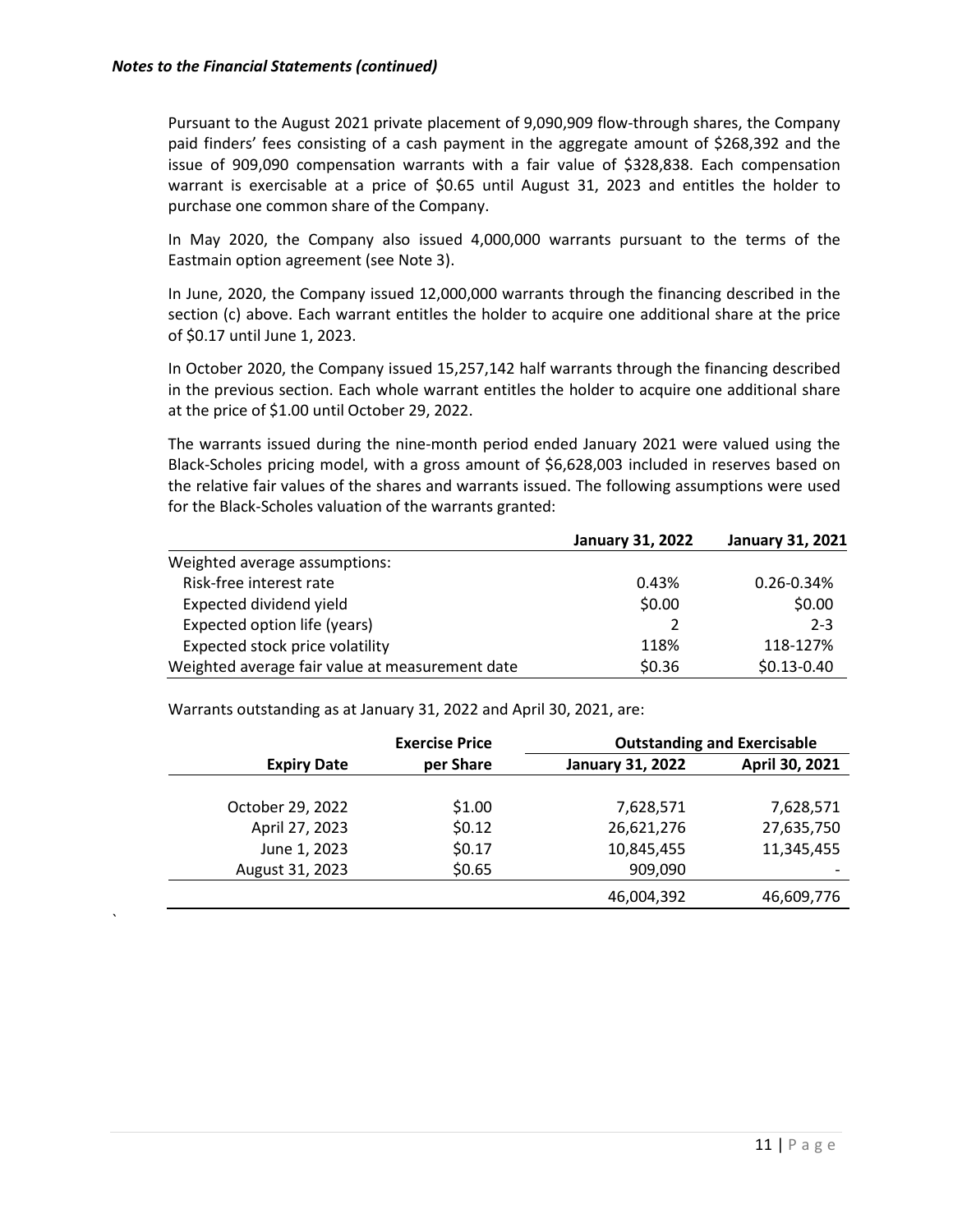### **e) Compensation Units**

No compensation units were issued during the three or nine-month period ended January 31, 2022.

A summary of changes in compensation units is as follows:

|                                    | <b>Underlying Shares</b> | <b>Weighted Average Exercise</b> |
|------------------------------------|--------------------------|----------------------------------|
|                                    |                          | <b>Price</b>                     |
| Balance, April 30, 2020            | 2,115,652                | 0.076                            |
| <b>Issued</b>                      | 1.440.000                | 0.17                             |
| Balance, January 31, 2021 and 2022 | 3,555,652                | 0.11                             |

Pursuant to the June 2020 private placement of 12,000,000 flow-through units, the Company paid finders' fees consisting of a cash payment in the aggregate amount of \$144,000 and 1,440,000 compensation units with a fair value of \$427,720. Each compensation unit is exercisable at a price of \$0.17 until June 1, 2023 and entitles the holder to purchase one unit (comprised of one share and one warrant). Each warrant received upon the exercise of a compensation unit entitles the holder to purchase one share at price of \$0.17 per warrant until June 1, 2023.

The following assumptions were used for the Black-Scholes valuation of the warrants granted:

|                                                 | <b>January 31, 2021</b> |
|-------------------------------------------------|-------------------------|
| Weighted average assumptions:                   |                         |
| Risk-free interest rate                         | 0.34%                   |
| Expected dividend yield                         | \$0.00                  |
| Expected option life (years)                    | 3                       |
| Expected stock price volatility                 | 118%                    |
| Weighted average fair value at measurement date | \$0.15                  |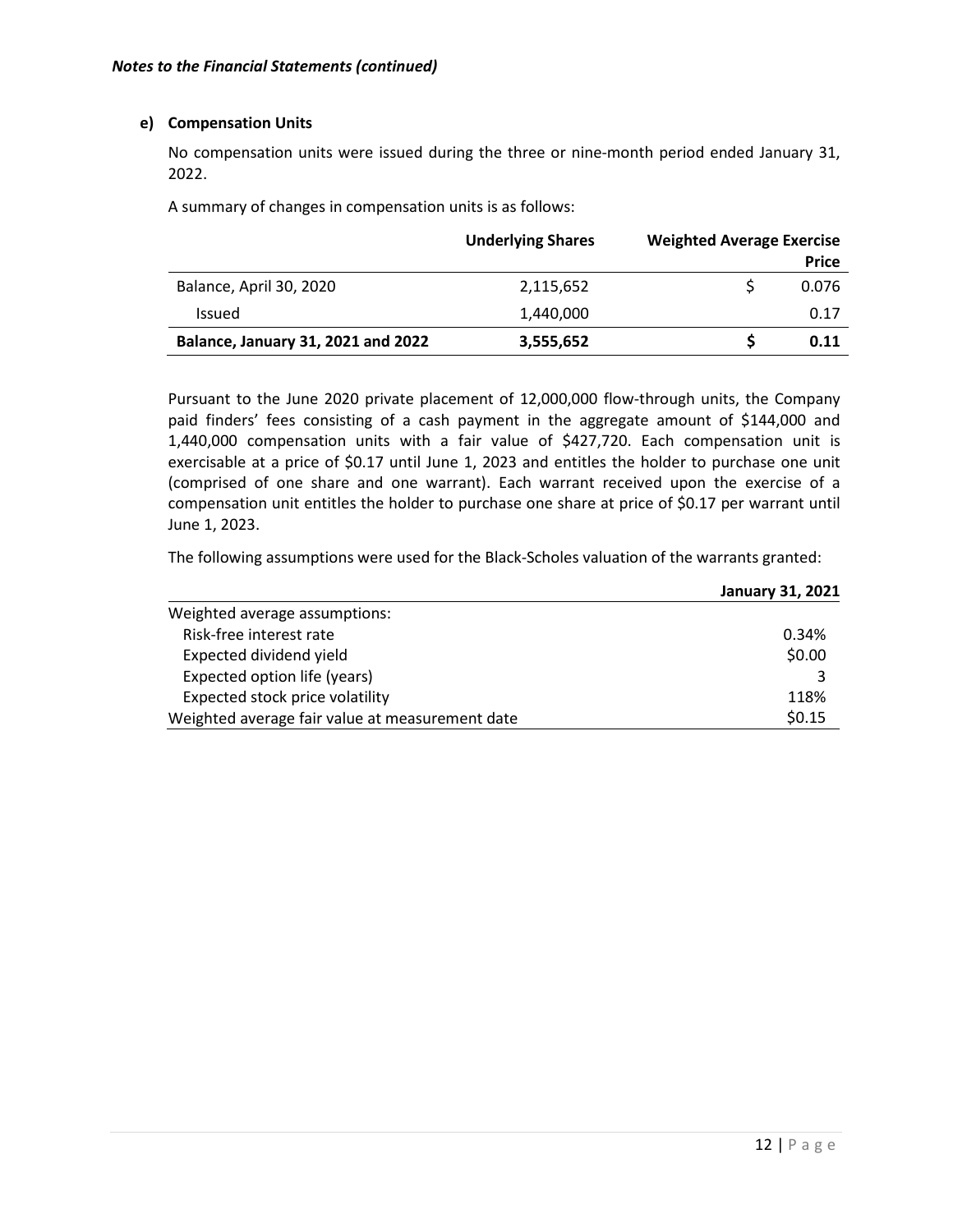# **e) Stock options**

A summary of changes in stock options is as follows:

|                                             | <b>Underlying</b><br><b>Shares</b> | <b>Weighted Average</b><br><b>Exercise Price</b> |
|---------------------------------------------|------------------------------------|--------------------------------------------------|
| Stock options outstanding, April 30, 2020   | 5,720,598                          | \$0.16                                           |
| Granted                                     | 5,300,000                          | \$0.53                                           |
| Exercised                                   | (3,502,750)                        | \$0.17                                           |
| Cancelled                                   | (12, 885)                          | \$3.00                                           |
| Stock options outstanding, January 31, 2021 | 7,504,963                          | \$0.41                                           |
| Stock options exercisable, January 31, 2021 | 7,465,901                          | \$0.41                                           |
| Stock options outstanding, April 30, 2021   | 7,457,213                          | \$0.41                                           |
| Granted                                     |                                    |                                                  |
| Exercised                                   | (145,000)                          | \$0.15                                           |
| Cancelled                                   |                                    |                                                  |
| Stock options outstanding, January 31, 2022 | 7,312,213                          | \$0.42                                           |
| Stock options exercisable, January 31, 2022 | 7,312,213                          | \$0.42                                           |

In May 2020, Benz cancelled an aggregate of 12,885 stock options previously held by a consultant.

In June 2020, the Company granted 1,400,000 stock options to eligible parties, exercisable at a price of \$0.21 per share for a period of five years.

In October 2020, the Company granted 3,900,000 stock options to eligible parties, exercisable at a price of \$0.64 per share for a period of three years.

During the nine-month period ended January 31, 2022, 145,000 (2021 - 3,502,750) stock options were exercised for proceeds of \$21,450 (2021 - \$599,579).

During the three and nine-month periods ended January 31, 2022, the Company recorded sharebased payments of \$Nil and \$1,896 respectively (2021 - \$Nil and \$2,155,611). The fair value of stock options was estimated using the Black-Scholes Option Pricing Model with the following assumptions:

|                                                 | <b>January 31, 2022</b> | <b>January 31, 2021</b> |
|-------------------------------------------------|-------------------------|-------------------------|
| Weighted average assumptions:                   |                         |                         |
| Risk-free interest rate                         |                         | $0.27 - 0.43\%$         |
| Expected dividend yield                         |                         | \$0.00                  |
| Expected option life (years)                    |                         | $3 - 5$                 |
| Expected stock price volatility                 |                         | 117-132%                |
| Weighted average fair value at measurement date |                         | $$0.18 - 0.69$          |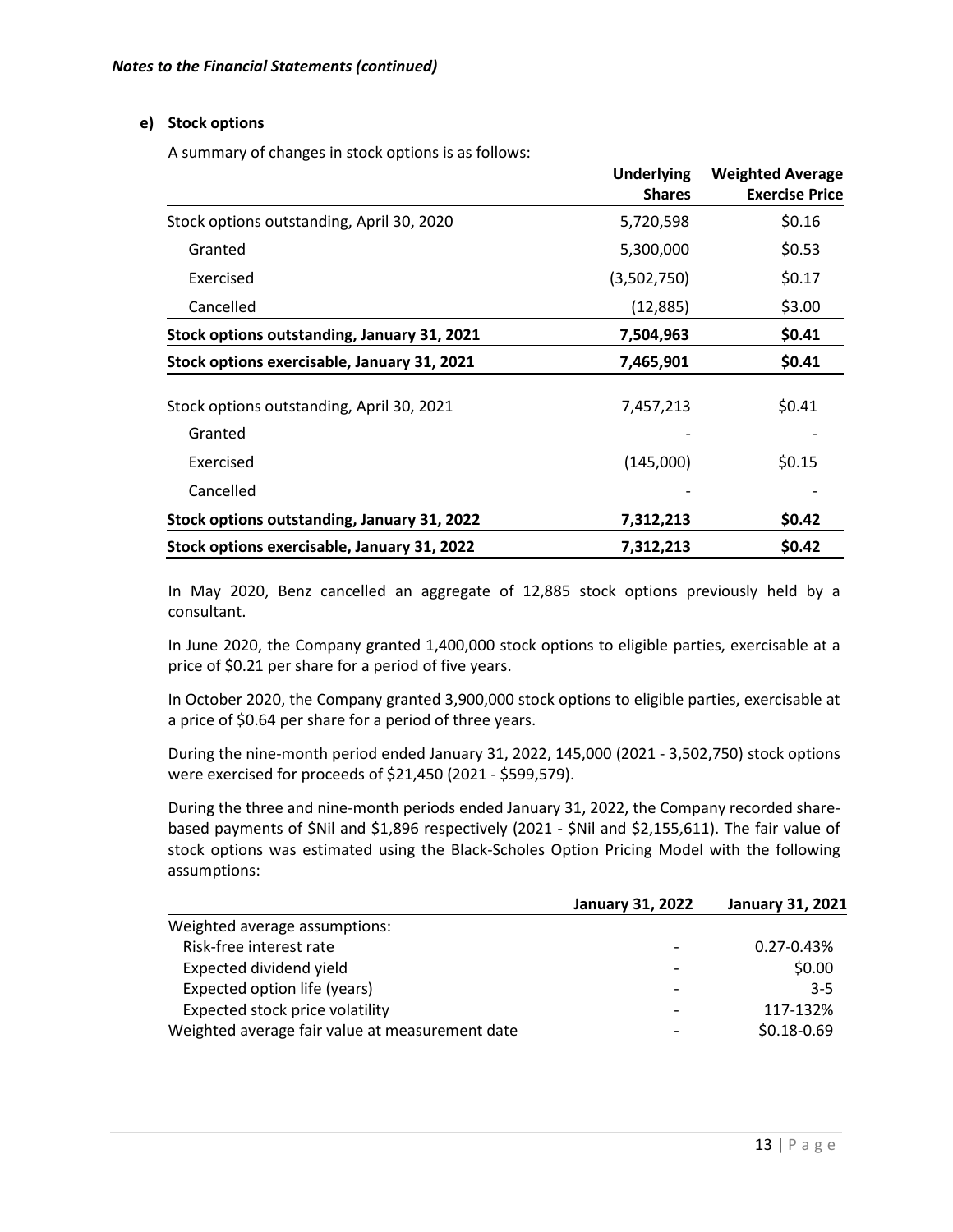|                      |                      |                 | Weighted<br>Average |                  |                    |
|----------------------|----------------------|-----------------|---------------------|------------------|--------------------|
| Number of            | Number of            |                 | Remaining           |                  |                    |
| <b>Stock Options</b> | <b>Stock Options</b> | <b>Exercise</b> | Contractual         | <b>Intrinsic</b> |                    |
| Outstanding          | Exercisable          | <b>Price</b>    | Life (in years)     | Value            | <b>Expiry Date</b> |
| 9,713                | 9,713                | \$3.00          | 2.97                | \$0.00           | January 18, 2025   |
| 137,500              | 137,500              | \$0.265         | 5.58                | \$0.37           | August 31, 2027    |
| 70,000               | 70,000               | \$0.076         | 3.09                | \$0.55           | March 3, 2025      |
| 2,100,000            | 2,100,000            | \$0.12          | 3.24                | \$0.51           | April 27, 2025     |
| 1,095,000            | 1,095,000            | \$0.21          | 3.33                | \$0.42           | June 1, 2025       |
| 3,900,000            | 3,900,000            | \$0.64          | 1.67                | \$0.00           | October 2, 2023    |
| 7,312,213            | 7,312,213            |                 | 2.46                |                  |                    |

A summary of stock options outstanding as at January 31, 2022, is as follows:

# **7. CAPITAL MANAGEMENT**

The Company's objectives when managing capital are to safeguard the Company's ability to continue as a going concern in order to pursue the exploration and development of its properties and to maintain a flexible capital structure for its projects for the benefit of its stakeholders. In the management of capital, the Company includes the components of shareholders' equity.

The Company manages the capital structure and makes adjustments to it in light of changes in economic conditions and the risk characteristics of the underlying assets. To maintain or adjust the capital structure, the Company may attempt to issue new shares or adjust the amount of cash and cash equivalents. Management reviews the capital structure on an ongoing basis and believes that this approach, given the relative size of the Company, is reasonable.

The Company is not subject to externally imposed capital requirements. There were no changes to the Company's capital management during the nine-month period ended January 31, 2022.

# **8. FINANCIAL INSTRUMENTS AND RISK**

The Company's financial instruments consist of cash and cash equivalents, and trade and other payables. The fair value of the financial instruments approximates their carrying values, unless otherwise noted.

The Company's risk exposures and the impact on the Company's financial instruments are summarized below:

# **a) Credit risk**

The Company's credit risk is mainly attributable to its liquid financial assets: cash and cash equivalents. The Company deposits cash with high credit quality financial institutions and credit risk is considered to be minimal. The Company's maximum exposure to credit risk is \$7,363,068 which is the carrying value of the Company's cash and cash equivalents at January 31, 2022.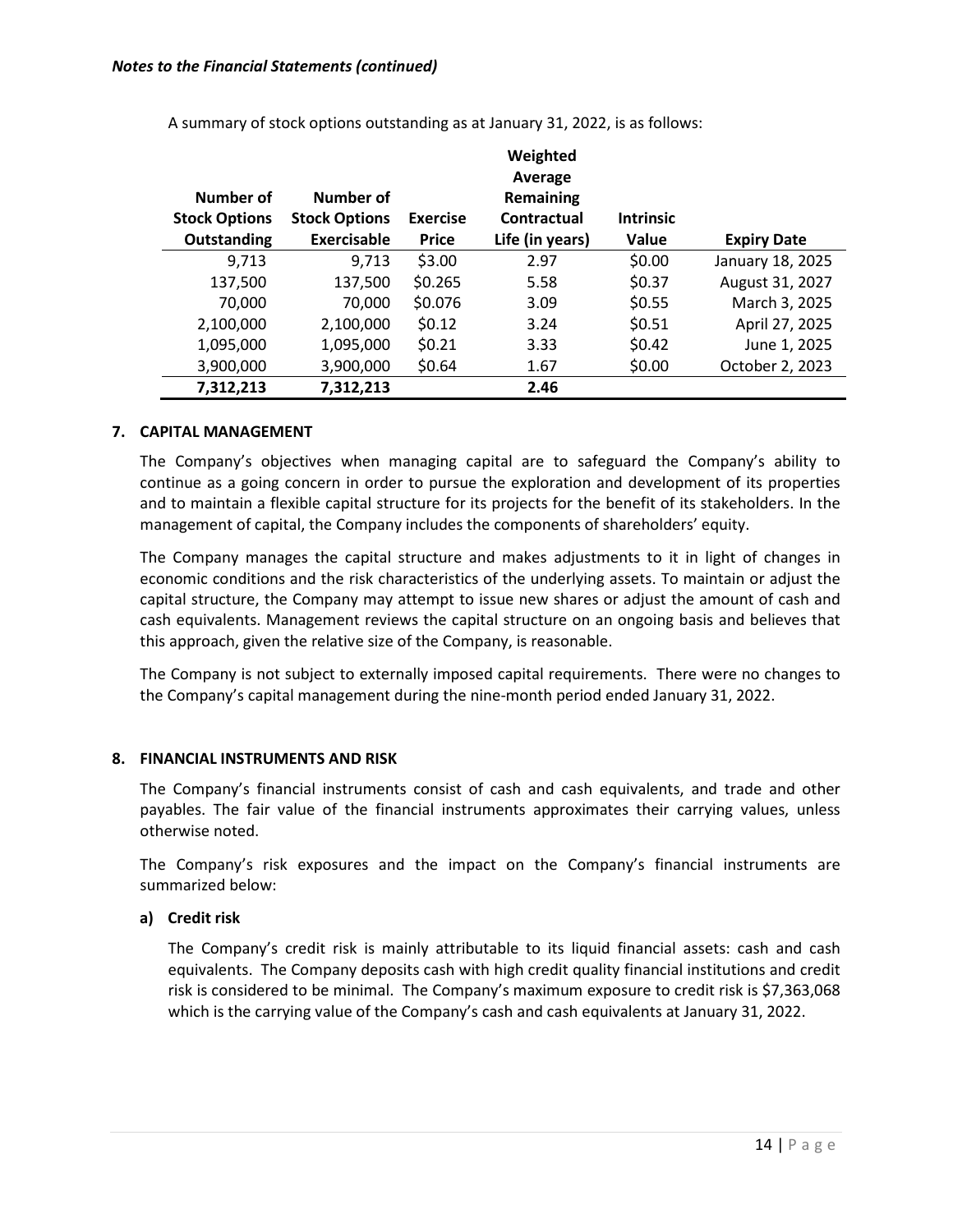# **b) Liquidity risk**

The Company's approach to managing liquidity risk is to ensure that it will have sufficient liquidity to meet liabilities when due. As at January 31, 2022, the Company had available a cash and cash equivalents balance of \$7,363,068 (April 30, 2021 - \$13,144,767) to settle current liabilities of \$2,891,827 (April 30, 2021 - \$4,527,646).

# **c) Foreign exchange risk**

Foreign exchange risk is the risk that the Company's financial instruments will fluctuate in value as a result of movements in foreign exchange rates. The Company is exposed to foreign currency risk to the extent that monetary assets and liabilities held by the Company are not denominated in Canadian dollars. As at January 31, 2022, the Company is exposed to currency risk as some transactions and balances are denominated in Australian dollars. As at January 31, 2022, a 10% change of the Canadian dollar relative to the Australian dollar would have net financial impact of approximately \$9,448 (April 30, 2021 - \$147,000). The Company does not use derivative instruments to hedge exposure to foreign exchange rate risk.

#### **9. SUBSEQUENT EVENTS**

During the period February 1, 2022 to March 30, 2022 the Company issued 6,250 shares on the exercise of options for cash proceeds totaling \$1,656.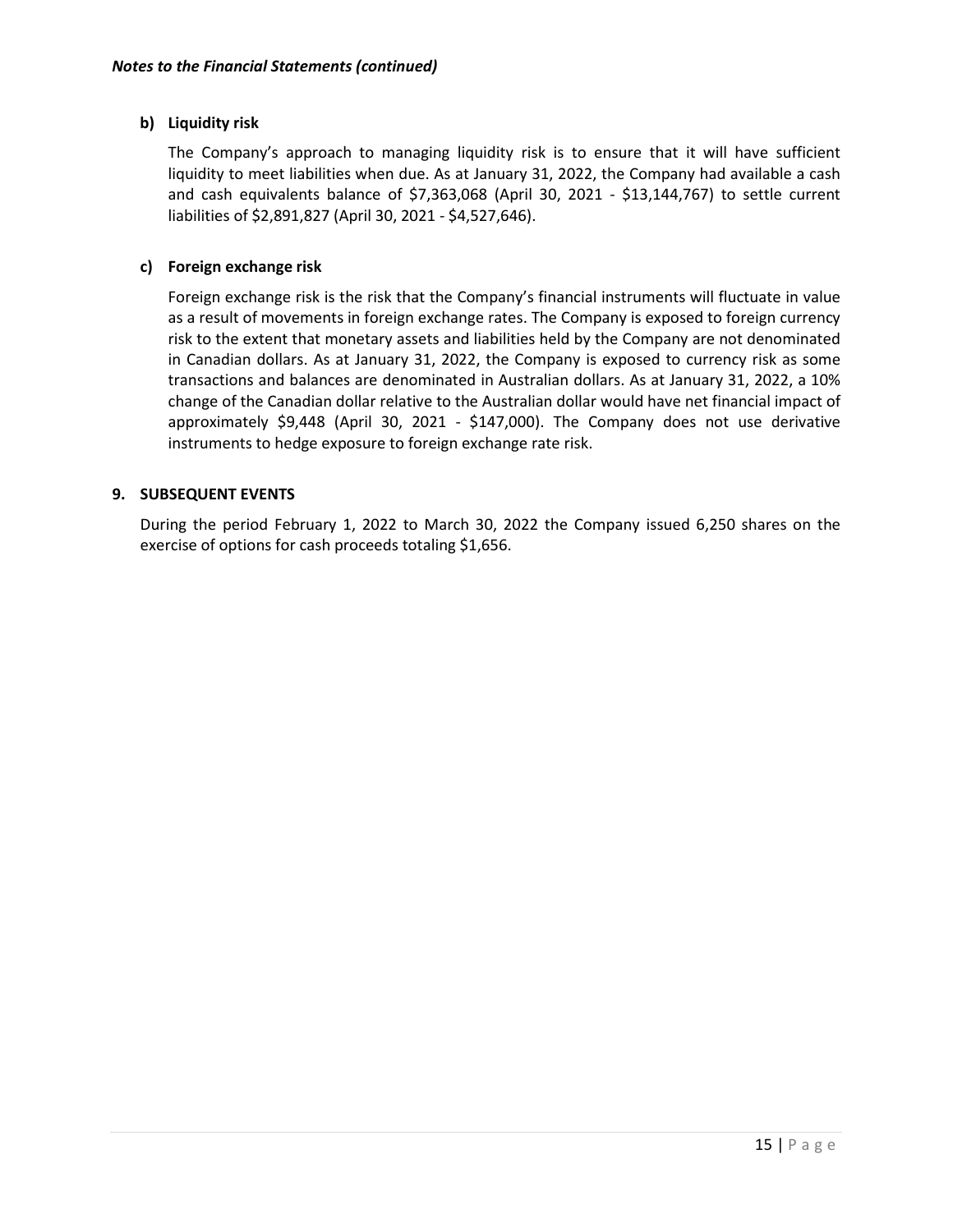

#### **MANAGEMENT DISCUSSION AND ANALYSIS FOR THE NINE-MONTH PERIOD ENDED JANUARY 31, 2022**

The following management's discussion and analysis of financial conditions and results of operations (the "MD&A") has been prepared by management and provides a review of the activities, results of operations, and financial condition of Benz Mining Corp. (the "Company" or "Benz"). This discussion dated March 30, 2022, complements and supplements the Company's unaudited condensed interim financial statements and associated notes for the three and nine-month periods ended January 31, 2022, and 2021. Please also refer to the cautionary statement of forward-looking information at the end of this document.

All financial information in this MD&A is prepared in accordance with International Financial Reporting Standards ("IFRS") and reported in Canadian dollars unless otherwise noted. Additional information about the Company is available under the Company's profile on SEDAR at www.sedar.com.

# **1. COMPANY OVERVIEW AND OVERALL PERFORMANCE**

Benz is an exploration and development stage company existing under the *Canada Business Corporations Act*. It was incorporated under the laws of the Province of British Columbia on November 9, 2011. The Company's common shares trade on the TSX Venture Exchange under the symbol "BZ", the Frankfurt Exchange under the trading symbol "1VU", and commenced trading on the Australian Securities Exchange under the trading symbol "BNZ" on December 23, 2020.

On August 7, 2019, the Company entered into an option agreement with Eastmain Resources Inc. ("the Vendor") to acquire a 100% interest in the former producing Eastmain Gold project located in James Bay District, Quebec for \$5,000,000. In April 2020, Benz entered into an amending agreement (the "Amending Agreement") in connection with the Eastmain Mine project pursuant to which it acquired a further option to earn a 100% interest in the Ruby Hill West and Ruby Hill East properties, located west of the Eastmain gold mine project.

Pursuant to the Option and Amendment Agreements, the Company retains the right and option to earn a 75% interest in the Project and Ruby Hill properties by issuing the following cash and common shares payments to the Vendor (the "Option Payments"):

|                                                                             | <b>Option Payments</b><br>Payable in Cash | <b>Option Payments</b><br>Payable in Cash or |
|-----------------------------------------------------------------------------|-------------------------------------------|----------------------------------------------|
|                                                                             |                                           | <b>Shares</b>                                |
| Option Agreement Effective date – October 23, 2019 (paid)                   | \$75,000                                  |                                              |
| Amending Agreement approval date by TSX-V Exchange - May<br>21, 2020 (paid) | \$75,000                                  |                                              |
| On or before the 1 <sup>st</sup> Anniversary of the Effective Date (paid)   | \$150,000                                 | \$100,000                                    |
| On or before the 2 <sup>nd</sup> Anniversary of the Effective Date (paid)   | \$150,000                                 | \$110,000                                    |
| On or before the 3 <sup>rd</sup> Anniversary of the Effective Date          | \$200,000                                 | \$110,000                                    |
| On or before the 4 <sup>th</sup> Anniversary of the Effective Date          | \$1,250,000                               | \$475,000                                    |
| <b>Total Price*</b>                                                         | \$1,900,000                               | \$795,000                                    |

*\* Total in cash and shares is \$2,695,000.*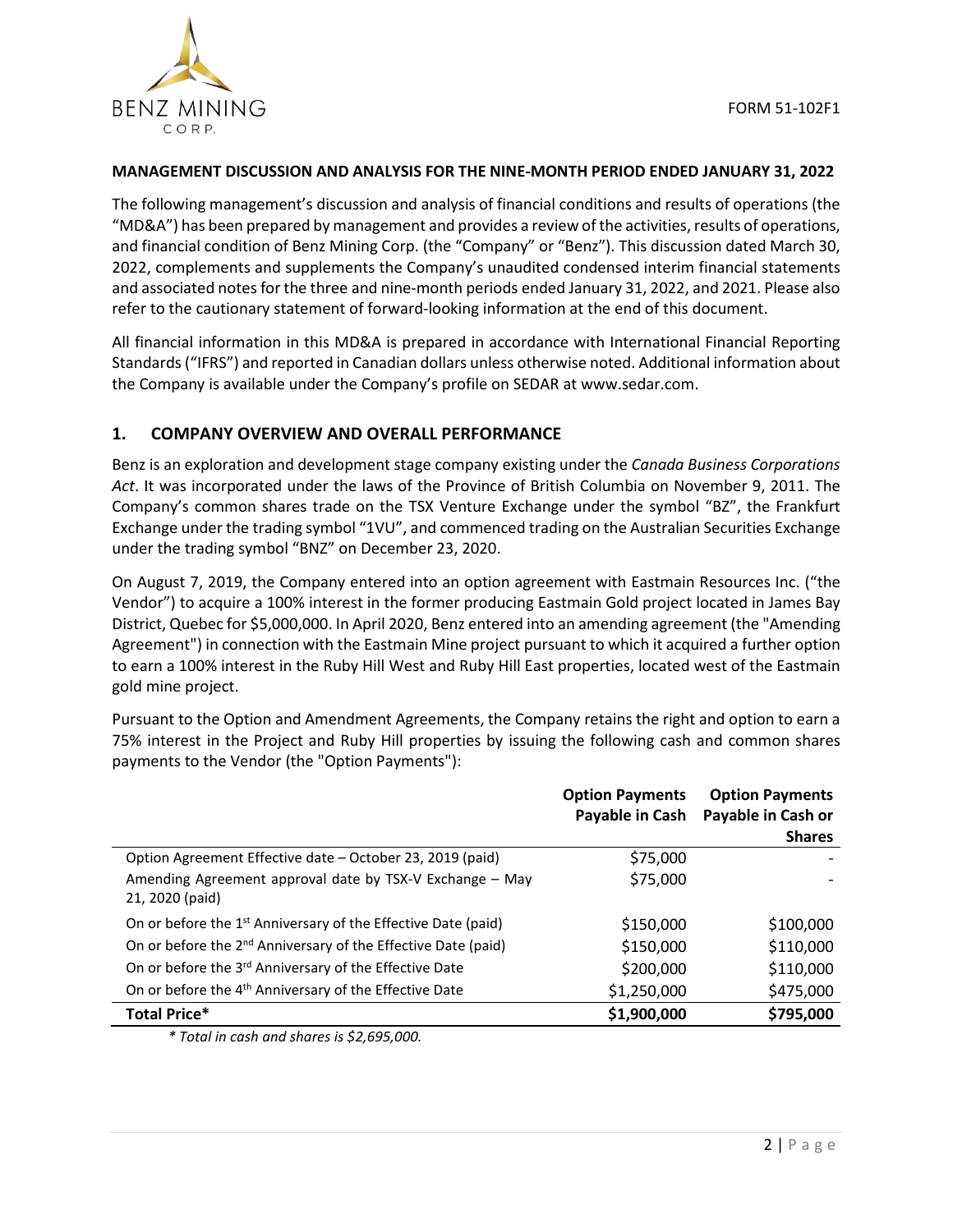In addition to the Option Payments, the Company issued to the vendor 3,000,000 common shares, with a value of \$255,000 on grant date. Per the terms of the Amending Agreement, in May 2020, Benz issued a further 2,000,000 common shares and 4,000,000 share purchase warrants, with a value of \$360,000 and \$539,078, respectively. Each warrant enabling the holder to purchase one common share of Benz at a price of \$0.12 until April 27, 2023.

The Project property expenditure schedule, as defined in the Option Agreement and updated in the Amending Agreement totals \$3,500,000 as follows:

|                                                                    | <b>Cash Spend</b> |
|--------------------------------------------------------------------|-------------------|
| On or before the 1 <sup>st</sup> Anniversary of the Effective Date | \$0               |
| On or before the 2 <sup>nd</sup> Anniversary of the Effective Date | \$1,000,000       |
| On or before the 3 <sup>rd</sup> Anniversary of the Effective Date | \$1,500,000       |
| On or before the 4 <sup>th</sup> Anniversary of the Effective Date | \$1,000,000       |
| <b>Total Property Expenditure</b>                                  | \$3,500,000       |

If and when the Company has made the Option Payments, issued shares and warrants and incurred expenditures as described above, the Company will be deemed to have exercised the options and a 75% right, title and interest to the Project and Ruby Hill properties. The Company has the right to accelerate expenditures at any time.

Following the exercise of the options, the Company will be obligated to make the following additional payments to the Vendor on the occurrence of the following events:

- \$1,000,000 within five (5) business days of the closing of project financing to place the Property or any part thereof into commercial production in accordance with a feasibility study completed by the Optionee within 24 months of the exercise of the Option. With this payment, Benz will have acquired 100% of Eastmain Resources recorded and/or leasehold interest in the Project. If Benz fails to make this milestone payment, Eastmain Resources will have the right to buy back Company's 75% interest in the Project for \$3,500,000, of which up to \$1,225,000 may be paid in common shares of Eastmain Resources; and
- \$1,500,000 within five (5) business days of the Commencement of Commercial Production.

The Company may, at its election, pay up to 25% of this payment in common shares of the Company. The number of common shares required to be issued will be determined by the share equivalent of such payment on the date of issuance.

The Vendor would retain a 2% Net Smelter Return royalty in respect of the Project. The Company may, at any time, purchase one half of the NSR Royalty, thereby reducing the NSR Royalty to a 1% net smelter returns royalty, for \$1,500,000.

Benz will have the right to earn an additional 25% interest in the Ruby Hill West and Ruby Hill East properties by paying an additional \$100,000 to the Vendor by October 23, 2025, which can be paid in shares at the election of the Vendor based on the prevailing VWAP of the Company's shares up to a maximum of 500,000 shares.

Following the acquisition of a 100% interest in the Ruby Hill West and Ruby Hill East properties the Vendor will retain a 1% net smelter return royalty, of which one half may be purchased for \$500,000 thereby reducing it to a 0.5% net smelter returns royalty. The net smelter returns royalty is also offset by any preexisting royalties which may reduce the royalty burden.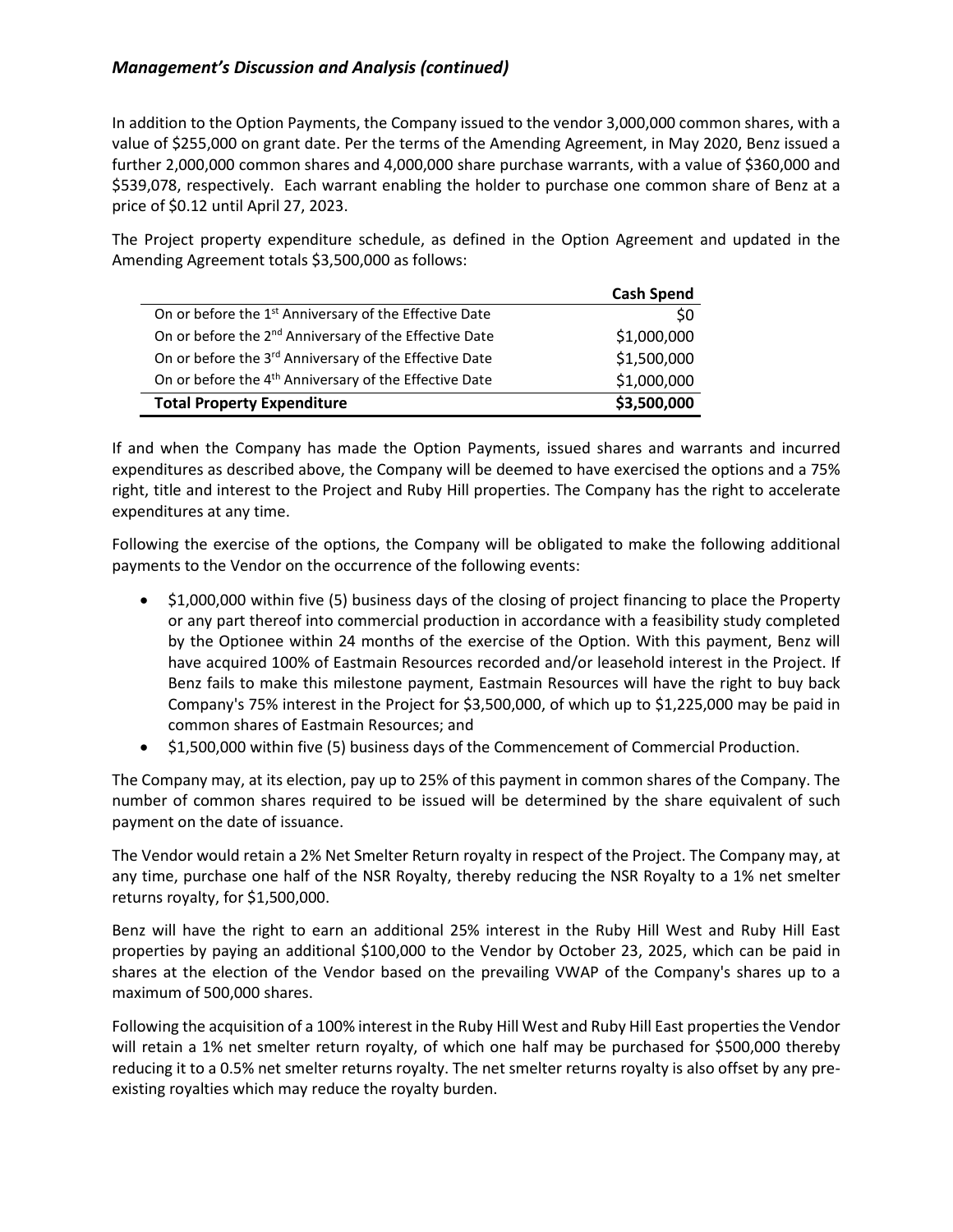# **2. GOING CONCERN UNCERTAINTY**

These condensed interim financial statements have been prepared on the basis of accounting principles applicable to a going concern, which assume that the Company will continue in operation for the foreseeable future and will be able to realize its assets and discharge its obligations in the normal course of operations. In assessing whether the going concern assumption is appropriate, management takes into account all available information about the future, which is at least, but not limited to twelve months from the end of the reporting period. The use of these principles may not be appropriate.

To date, the Company has not earned significant revenues and is considered to be in the exploration phase. The investment in, and expenditures on, exploration and evaluation assets comprise a significant portion of the Company's activities. Mineral exploration and development is highly speculative and involves inherent risks.

The Company's current committed cash resources are insufficient to cover expected expenditures for the next 12 months. The Company's ability to continue as a going concern is dependent on being able to obtain the necessary financing to satisfy its liabilities as they become due. There can be no assurance that management will be successful in securing adequate financing. In addition, while the Company's future activities in relation to drilling on its mineral claims look promising, there can be no assurance that the results of its exploration activities will confirm the existence of economically viable quantities of ore or that the project will ultimately go into production.

The Company reported a net loss and total comprehensive loss in the nine-month period ended January 31, 2022 of \$9,571,812 (Year ended April 30, 2021 loss of \$9,459,119). As at January 31, 2022, the Company's current assets exceed its current liabilities by \$5,508,212 (April 30, 2021 – \$9,016,575) but its planned expenditures for 2022 exceeds the value of working capital currently on hand. These recurring losses and the need for continued financing to further successful exploration activities indicate the existence of a material uncertainty that may cast significant doubt as to the Company's ability to continue as a going concern.

These condensed interim financial statements do not give effect to any adjustments to the carrying values and classifications of assets and liabilities that might be necessary if the Company is unable to continue as a going concern. Such adjustments could be material.

# **3. OPERATIONS**

# *Eastmain Project*

The Eastmain Gold project ("Project") is located approximately 750 km northeast of Montreal, and 316 km northeast of Chibougamau, comprises of four project areas, Eastmain, Ruby Hill West, Ruby Hill East and Windy Mountain.

Eastmain comprises 152 contiguous mining claims each with an area of approximately 52.7 ha covering a total of 8,014.36 ha plus one industrial lease permit owned by Eastmain Mines Inc., a wholly owned subsidiary of the Vendor.

The Ruby Hill West property comprises 178 contiguous claims each with an area of approximately 52.7 ha covering a total of 8,014.36 ha. The Ruby Hill East property comprises 88 contiguous claims and the Windy Mountain property comprises 69 contiguous claims.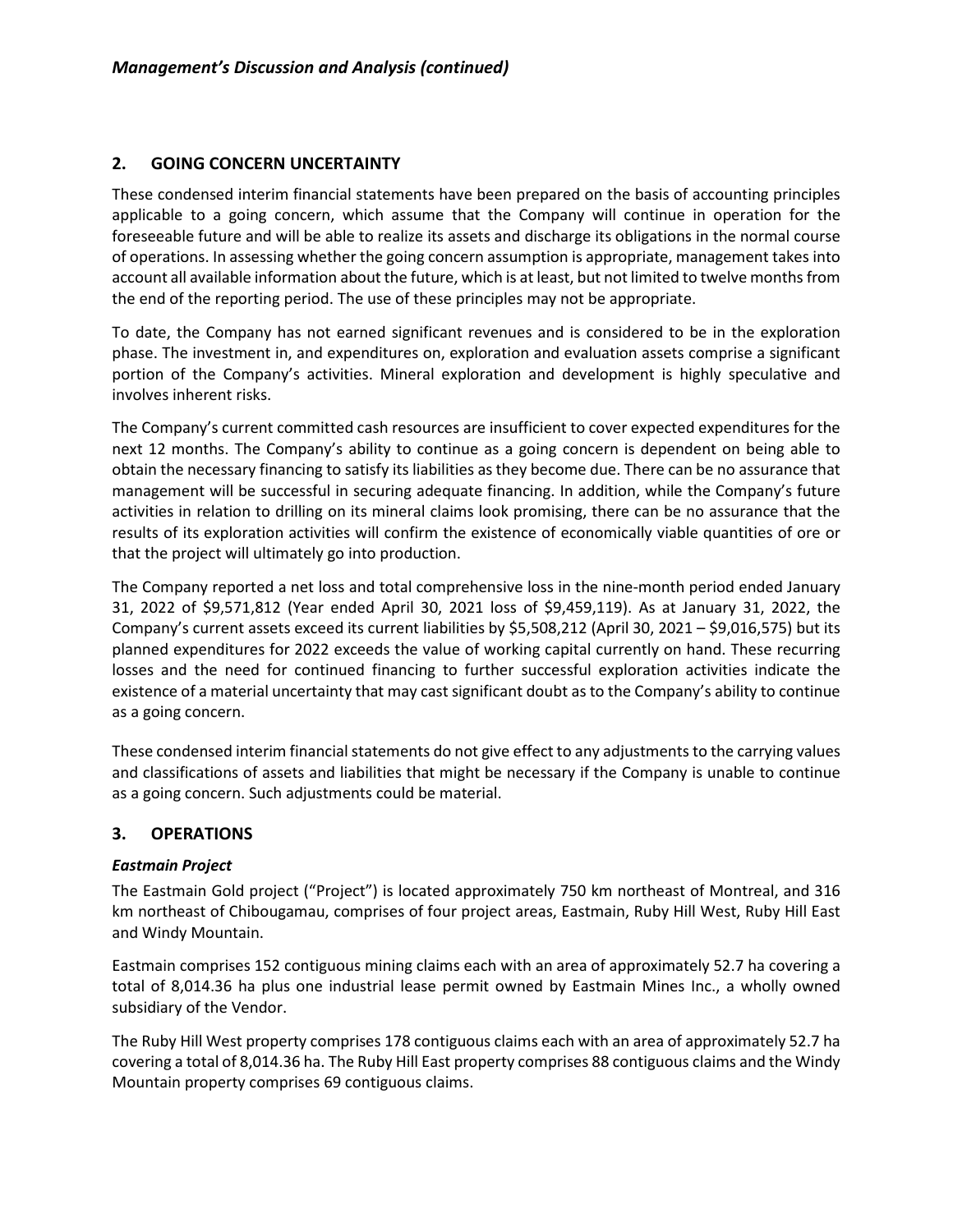The Project is road accessible via the Route 167 extension, a permanent all-season road, and is serviced by an existing camp, all season gravel roads, and an airstrip. The Project benefits from access to Chibougamau (population of 7,541) that serves as the main centre of communications and supplies for the area.

The Company has filed the NI 43-101 Technical Report titled "Technical Report and Mineral Resource Estimate on the Eastmain Mine Property, James Bay District, Quebec", prepared by P&E Mining Consultants Inc. ("P&E"). The Mineral Resource Estimate reported tonnes and contained gold ounces, stating Indicated Mineral Resource of 899kt at a grade of 8.19 g/t gold, 8 g/t silver and 0.13% copper (236.5 koz contained gold), and Inferred Mineral Resources of 579 kt at a grade of 7.48 g/t gold, 8.2 g/t silver and 0.16% copper (139.3 koz contained gold). The resource estimate is based on a gold price of US\$1,288 and a US\$0.77 exchange rate.

Mineral Resources that are not Mineral Reserves do not have demonstrated economic viability. Mineral Resource Estimates do not account for mineability, selectivity, mining loss and dilution. Inferred Mineral Resources are normally considered too speculative geologically to have economic considerations applied to them that would enable them to be categorized as Mineral Reserves. There is also no certainty that Indicated Mineral Resources will be converted into Mineral Reserves, once economic considerations are applied; or that Inferred Mineral Resources will be converted to Measured and Indicated classifications through further drilling, or into Mineral Reserves, once economic considerations are applied.

The Technical Report, completed for Benz on September 3, 2019, and amended on October 21, 2019, is available on SEDAR under the Company's profile.

#### *Eastmain Drilling Program*

Benz commenced drilling at the Eastmain project in September 2020 with an original 6,000m drilling program. Targeting has been primarily based on electromagnetics in a combination of fixed loop time domain electromagnetics conducted along strike from the known Eastmain deposit and downhole/borehole electromagnetics conducted on historical holes drilled between 1970 and 2016 by previous owners of the Project.

The reason for this targeting is the coexistence of gold and pyrrhotite in the mineralized system. Pyrrhotite is an iron sulphide and a strong natural conductor of electricity. This property makes it detectable by electromagnetics.

In January 2021, Benz resumed drilling at Eastmain with a 50,000m campaign targeting electromagnetic conductors at NW Zone, D Zone and in a new area, south-east of D Zone, subsequently named E Zone following discovery of mineralization.

At the beginning of October 2021, Benz had drilled more than 34,600m of core into NW Zone, D Zone, E Zone, and the depth extensions of A, B and C Zones.

During the November and December 2021 period, Benz completed an additional 29 holes for approximately 16,500m of drilling, taking the total meters drilled for 2021 to over 51,200m by the end of the drilling season on 13 December 2021. Activities at the Project slowed down between December 15, 2021, and January 8, 2022, with only 4 people in the camp. Benz restarted drilling after a short break over the festive season and added 3 holes for 1,485m of drilling.

During that period of time, targets included D Zone, E Zone, B and C Zones extensions at depth.

At D Zone, Benz identified fixed loop EM conductors showing that the original 12 hole drilled between 1983 and 1989 by the previous owners of the Project had not been drilled in the right place and that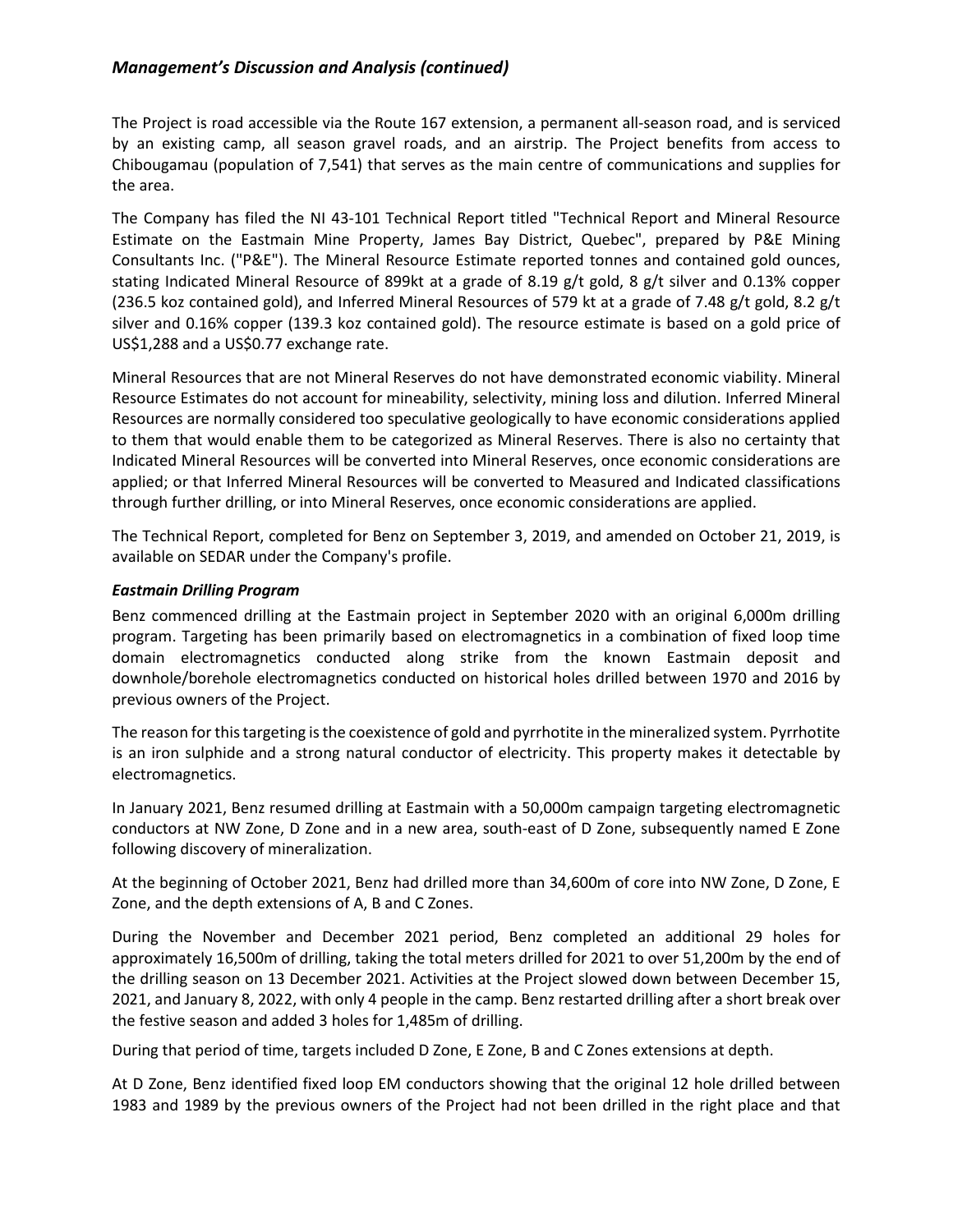modern electromagnetics showed the path to discovering more gold with 5 holes drilled in the quarter returning visible gold mineralisation.

Visible gold is an important feature at Eastmain and understanding the repartition of visible (and by consequences high-grade) gold will help better build a resource estimate when the time comes. Visible gold is also powerful in the sense that the presence of coarse visible gold detectable with the naked eye is a proof of the presence of high -grade gold and justifies the continuation of the drilling program without regularly receiving assay results.

In January 2022, activities restarted with 2 drill rigs and 2 geophysics crews; 1 conducting DHEM surveys on drillholes drilled between September and December 2021 and 1 conducting a Fixed Loop EM survey over the southern anomalies.

The southern anomalies are very large VTEM anomalies identified in the 2005 airborne EM survey conducted overt the whole Project area. The geometry and intensity of the southern anomalies meant that they were reported as "too strong to be real" and were never followed up by targeted drilling.

On November 3, 2021, Benz reported the results of the photon assays conducted on coarse core sample rejects. PhotonAssay is a new assay method using high energy X-Ray fluorescence to determine gold concentration in samples. The method has multiple benefits including:

- o No crushing and grinding to sizes smaller than 3mm particles;
- o No need for "chemical hungry" assay method; and
- o Larger size samples with each analysis conducted on 500g samples.

Re-assayed samples returned a better series of assays by PhotonAssay.

Benz had conducted PhotonAssay analysis of 18,143 samples (from 8,500kg of coarse crushed rejects) from the 2020 drilling campaign in order to try and identify more high-grade gold at the Project. Results showed:

- o 39% increase in the number of reportable intercepts (>0.2g/t Au) from 84 to 117;
- $\circ$  80% increase in the number of high-grade intercepts (>8g/t Au) from 5 to 9; and
- o 85% of reportable samples returned higher gold value by PhotonAssay.

Following the success of PhotonAssay duplicate analysis, Benz negotiated and executed an exclusivity agreement with MSA Laboratories by which Benz would benefit from the first PhotonAssay facility in North America. The exclusivity agreement will enable Benz to assay 20,000 samples per month, resulting in much faster turnaround and better gold detection.

In the same quarter, following the success of the PhotonAssay method against the fire assay method, Benz took the decision to send another shipment of coarsely crushed samples reject from Australia to have them re-assayed using the method. An additional 7,500kg of coarse crushed material from the 2021 drilling campaign was delivered in Perth for analysis by PhotonAssay.

On December 2, 2021, Benz announced assay results confirming the discovery of very high-grade mineralization at D Zone with an interval of 7.9m at 35.9g/t gold, proving the presence of a strongly mineralized and thick core to D Zone.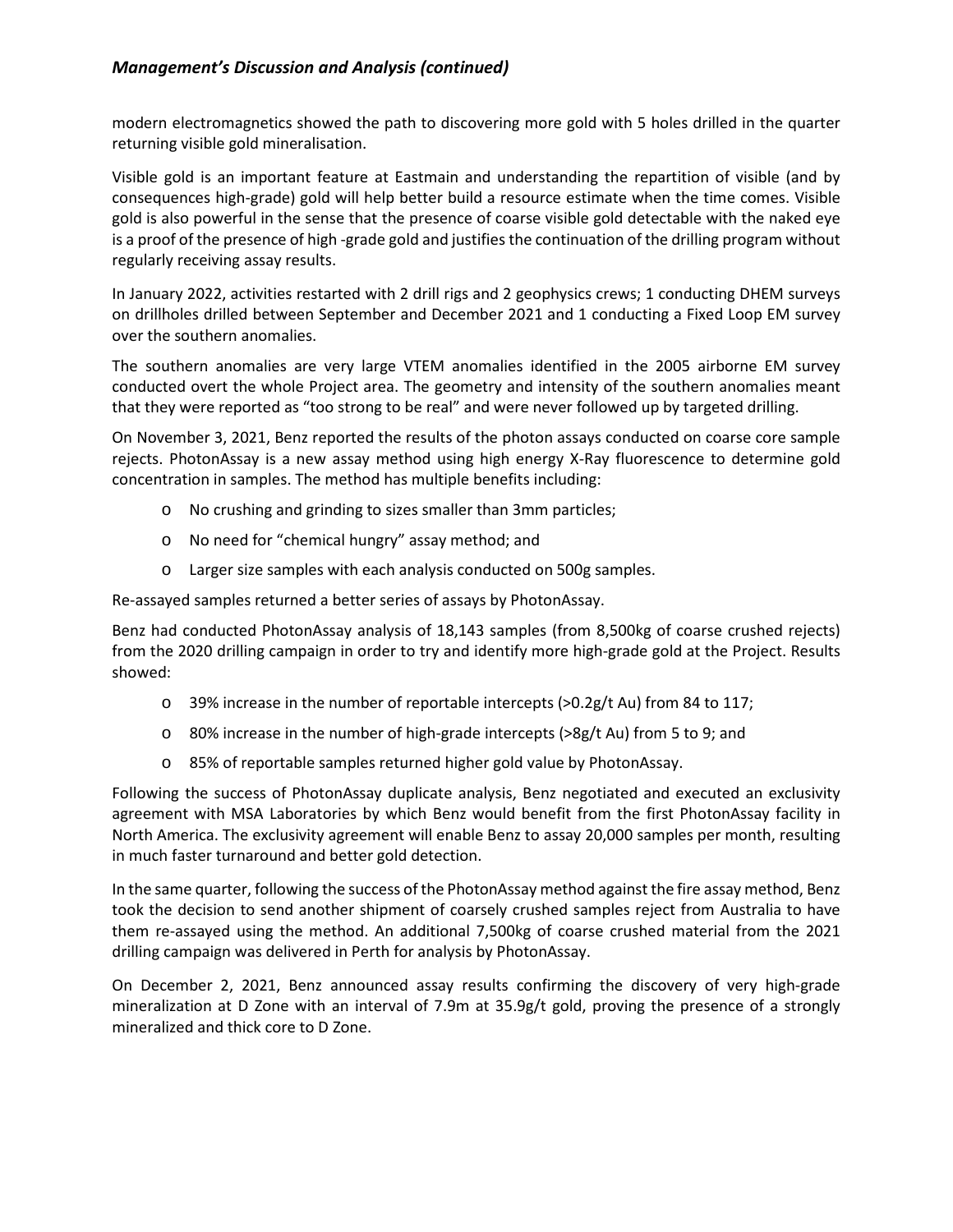Assays for 13 holes drilled before the quarter were received – assay results include:

- o 7.9m at 35.9g/t gold including 1.0m at 268.8g/t gold (EM21-168)
- o 1.5m at 16.4g/t gold (EM21-166)
- o 5.3m at 3.5g/t gold including 1.3m at 6.0g/t gold (EM21-167)
- o 1.0m at 8.34g/t gold (EM21-171)

Those results meant that D Zone's footprint was considerably increased to reach approximately 1,400m x 500m**.** Results confirmed the discovery of a high-grade shoot within the 1,400m x 500m D Zone.

Results also confirmed a bling discovery at E Zone with mineralization drilled over 1,000m x 500m.

At the end of the quarter, Benz had drilled D and E Zones and had identified visible gold in 11 holes from D and E Zones (assays pending) with shallow strong visible gold mineralization encountered at 81.3m in drillhole EM21-229 (within E Zone). Benz also identified a new style of mineralization at E Zone within an altered and deformed tonalite intrusion.

#### **D Zone**

The D Zone is located about 1.0km to the ESE of the C Zone mineralized lens and 1.5 km from camp infrastructure and can be accessed by a series of exploration trails year-round.

Over the past 15 months, the D Zone system evolved from a small number of historical holes and VTEM anomalies into a full mineralized system covering 1,000m x 300m with multiple high-grade intervals, including the best result acquired by Benz to date of 7.9m at 35.9g/t gold including 1.0m at 268.8g/t gold in hole EM21-168, located in the central portion of the zone.

By comparison, A, B and C Zones have a footprint of approximately 1,100m x 500m with multiple highgrade shoots.

At D Zone, Benz identified at least three mineralized horizons:

- o The "Mine" horizon, associated with a strongly biotite, sericite, silica and carbonate altered mylonite and located in contact and within deformed and altered ultramafic rocks. Sulphide content varies from 1-2% to up to 50% in late sulphide veins, containing inclusions of enclosing rocks, and often associated with quartz veins. There are also stringers and patches of sulphides that are foliation parallel. Garnet porphyroblasts are observed within the more biotite altered rocks. The high-grade interval from EM-168 is from this horizon.
- o The Kotak mineralized trend, located approximately 200m in the hanging wall of the Mine horizon. Mineralization and geologically similar with an association to a strongly deformed horizon with quartz and sulphide veins. Local magnetite rich veins/ horizon and quartz, carbonate and tourmaline veins are observed. Garnet porphyroblasts are present in the more altered rocks. (EM21-165, EM21-162, EM21-170).
- $\circ$  A granodiorite intrusion has been intersected at the beginning of all holes drilled in this area, this intrusion is syn to post tectonic. The margins are strongly altered and contain xenoliths of enclosing rocks. Quartz, pyrrhotite and chalcopyrite veins with sericite alteration halos have been noted to contain visible gold in several holes. The intersections reported for EM21-169, EM21-171 and EM21-162 are from quartz veins in altered granodiorite.

Main sulphides are pyrrhotite, chalcopyrite, pyrite and sphalerite. In addition to the strongly mineralized interval reported in the present release, visible gold was observed in several holes at D Zone.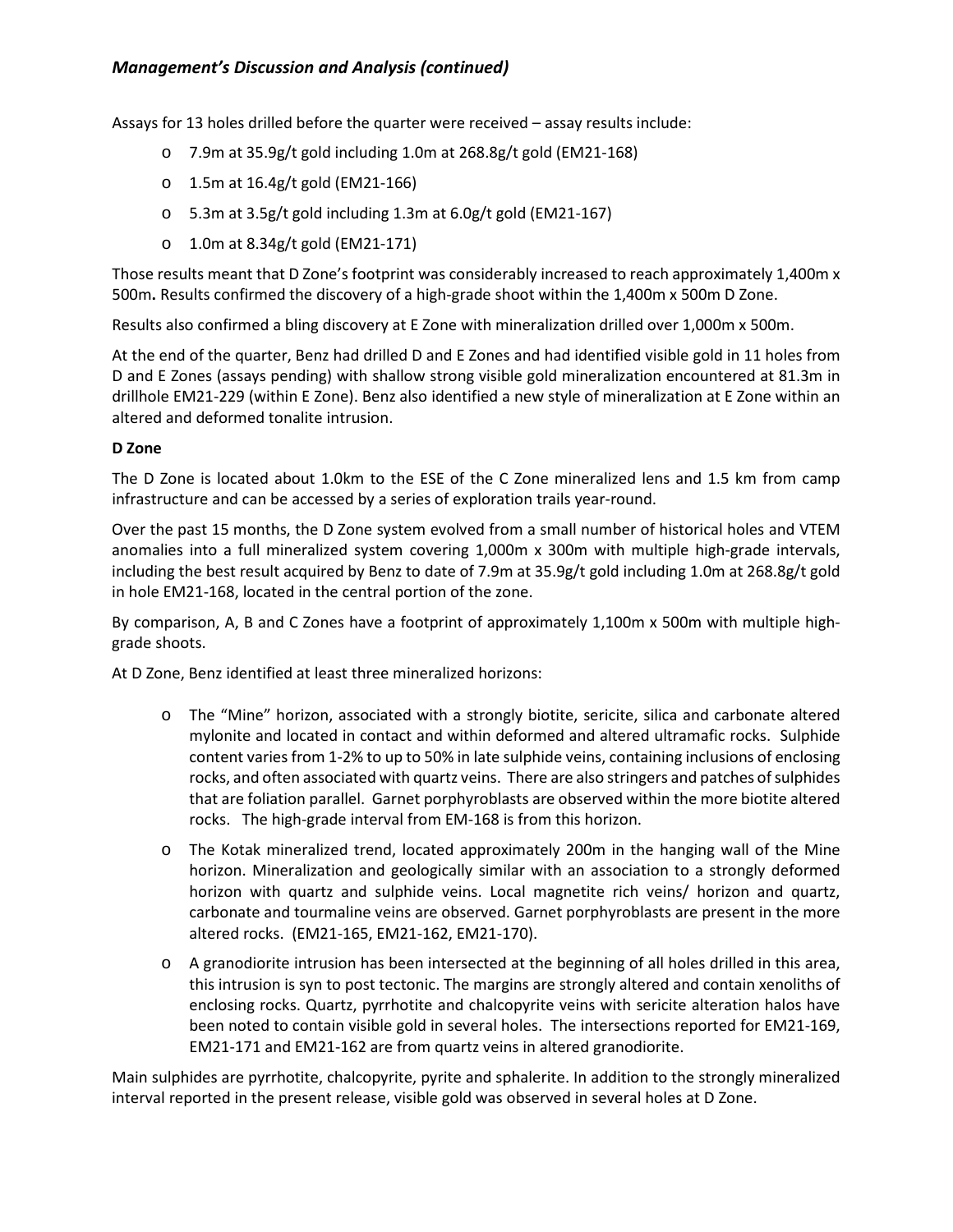# **E Zone**

The E Zone is located about 1km to the ESE of the D Zone mineralized lens and 2.5 km from the camp infrastructure. It is easily accessible by a network of trails and from the airstrip.

Results in this release confirm that visible gold at E Zone is associated with high-grade gold values with the interval returning 5.3m at 3.5g/t gold including 1.3m at 6.0g/t gold (EM21-167) from a zone which had shown visible gold in drill core.

Drillhole EM21-229, which is the easternmost hole drilled to date at Eastmain, returned strongly mineralized core with visible gold mineralization present at the shallow depth of 81.3m associated with a strongly deformed and altered horizon within the volcanic sequence.

At E Zone, drilling encountered gold and sulphide mineralization in several settings.

A strongly deformed and altered horizon located at the contact of the volcanosedimentary sequence and a deformed and altered tonalite intrusion structurally interpreted as located between the Kotak horizon and the Mine horizon. This mineralization responds well to BHEM and TDEM surveys. This horizon is strongly altered in biotite, sericite and carbonate and is cut by sulphide and quartz veins. Visible gold has been observed in this setting in several holes. The intersection from hole EM21-167 is from this horizon.

Strongly sericite, albite and carbonate altered tonalite with quartz, carbonate and tourmaline veins and veinlets. Pyrite, sphalerite and locally arsenopyrite (with pyrrhotite and chalcopyrite) are observed in association with quartz veins. Visible gold has been observed in several holes in this setting. The intersection from hole EM21-166 is from an altered tonalite with quartz, carbonate tourmaline veins.

This tonalite intrusion has a variable thickness over the area. Monzonite and quartz diorite were observed in the margins of this intrusion. It has only been observed in E Zone and is interpreted as syntectonic.

# **4. REVIEW OF FINANCIAL RESULTS**

|                   | Jan. 31,    | Oct. 31.    | Jul. 31.    | Apr. 30,      | Jan. 31.    | Oct. 31.    | Jul. 31,    | Apr. 30,  |
|-------------------|-------------|-------------|-------------|---------------|-------------|-------------|-------------|-----------|
|                   | 2022        | 2021        | 2021        | 2021          | 2021        | 2020        | 2020        | 2020      |
| Interest Income   | \$6.586     | \$5.553     | \$7.271     | \$8.712       | \$8.000     | \$4.105     | \$2.023     | \$548     |
| Net loss          | (2,975,291) | (3.202.409) | (3,394,112) | (2, 133, 865) | (2,317,373) | (3,882,950) | (1.124.931) | (487,068) |
| Basic and diluted | (0.03)      | (0.03)      | (0.03)      | (0.02)        | (0.02)      | (0.05)      | (0.02)      | (0.02)    |
| loss per share    |             |             |             |               |             |             |             |           |

# *Summary of Quarterly Results*

# *Quarter ended January 31, 2022, compared with the quarter ended January 31, 2021.*

During the quarter ended January 31, 2022, the Company had a net loss of \$2,975,291 compared to a net loss of \$2,317,373 for the quarter ended January 31, 2021. The difference between these two quarters is primarily due to the following:

- An increase in exploration and evaluation expenditures of \$2,283,421 related to the Eastmain drilling program;
- Offset by increased income related to the settlement of the flow-through share premium liability of \$1,809,874;
- An increase in management & consulting fees of \$139,419;
- A decrease in listing and filing fees of \$77,589; and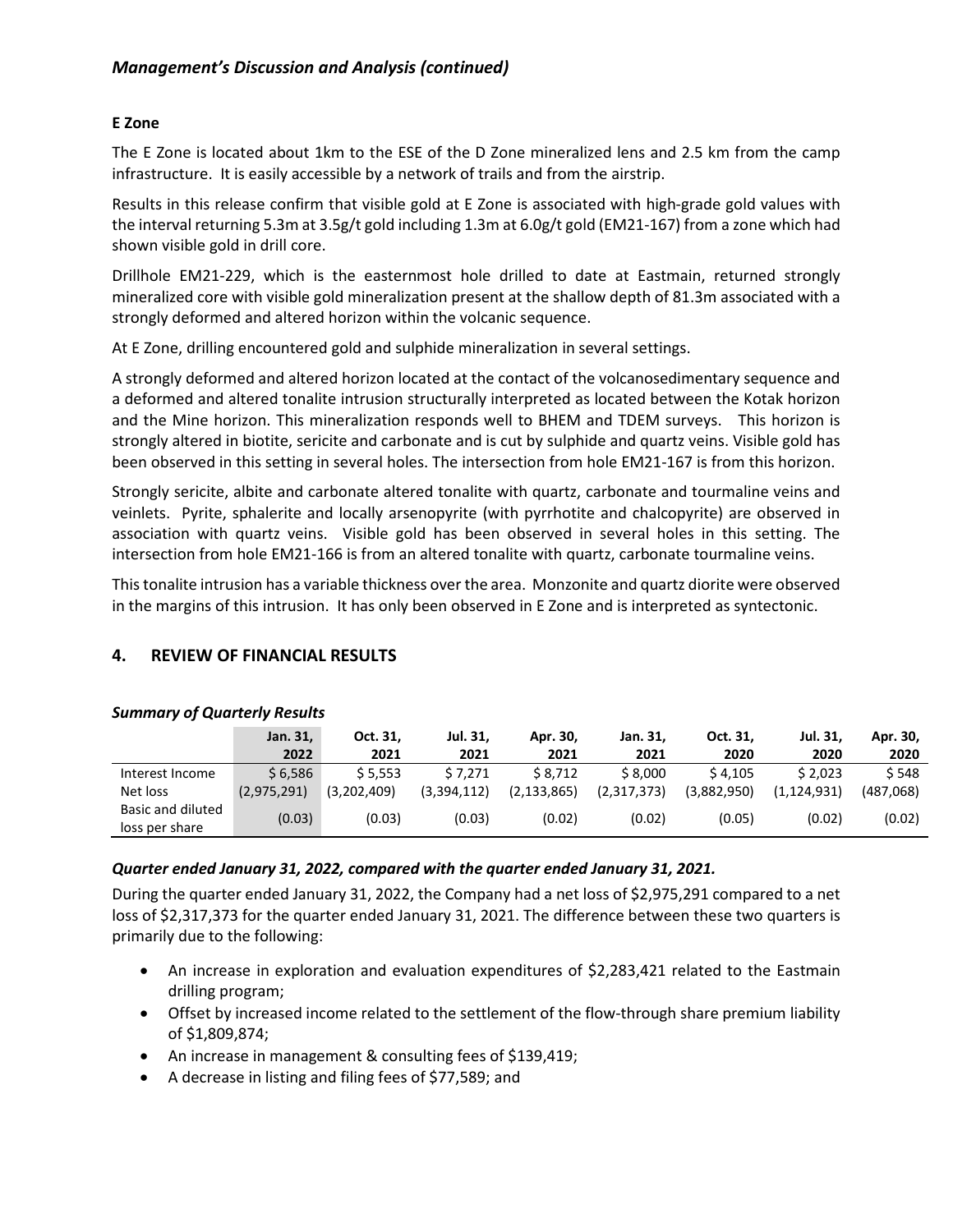• An increase in foreign exchange losses of \$41,645, related mainly to the impact of foreign exchange rate movements in the quarter on assets denominated in Australian dollars.

During the three-month periods ended January 31, 2022, and 2021, exploration and evaluation costs for the Eastmain project consisted of the following:

|                                               | <b>January 31, 2022</b> | <b>January 31, 2021</b> |
|-----------------------------------------------|-------------------------|-------------------------|
| Geology                                       | 304,973                 | 193,387                 |
| Location/camp services                        | 710,615                 | 761,375                 |
| <b>Drilling</b>                               | 2,195,061               | 802,694                 |
| Geochemical analysis                          | 996,907                 | 92,468                  |
| Geophysics                                    | 125,041                 | 247,411                 |
| Environment                                   | 4,629                   |                         |
| Health & safety                               | 65,186                  | 61,674                  |
| <b>Property Maintenance</b>                   | (525)                   |                         |
| <b>Total exploration and evaluation costs</b> | 4,442,430               | 2,159,009               |

# **5. LIQUIDITY AND CAPITAL RESOURCES**

A summary of the Company's working capital balances is as follows:

|                                      | <b>January 31, 2022</b> | April 30, 2021 |
|--------------------------------------|-------------------------|----------------|
| Cash and cash equivalents            | 7,363,068               | 13,144,767     |
| Sales taxes recoverable              | 819,171                 | 376,697        |
| Other receivables                    | 116,184                 |                |
| Prepaid expenses and deposits        | 101,616                 | 22.757         |
| Trade and other payables             | (884, 395)              | (1, 168, 547)  |
| Flow-through share premium liability | (2,007,432)             | (3,359,099)    |
| <b>Working Capital</b>               | 5,508,212               | 9,016,575      |

The changes in working capital are primarily due to operating activities, as discussed in the previous section, and investing and financing activities as detailed below.

#### *Cash Used in Investing Activities*

#### Nine-month period ended January 31, 2022

During the nine-month period ended January 31, 2022, Benz made cash payments of \$150,000 pursuant to the terms of the Eastmain amended option agreement and also made a cash payment of \$10,764 to acquire the Windy Mountain claim.

#### Nine-month period ended January 31, 2021

During the nine-month period ended January 31, 2021, Benz made cash payments of \$225,000 pursuant to the terms of the Eastmain amended option agreement.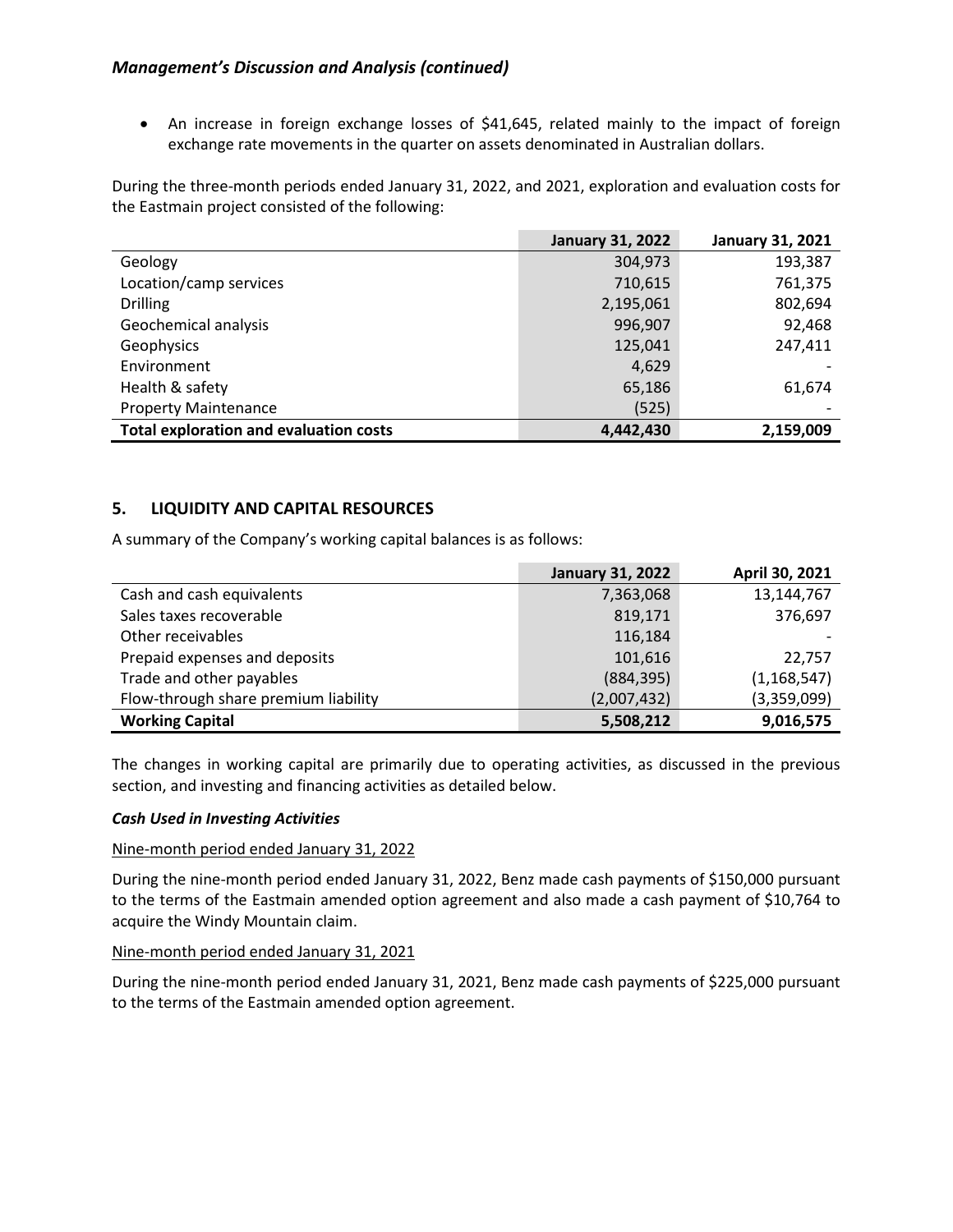# *Cash from Financing Activities*

# Nine-month period ended January 31, 2022

On August 31, 2021, the Company announced the completion of a private placement of 9,090,909 common shares issued on a flow-through basis (the "FT shares") at a price of \$1.10 per share for gross proceeds of up to \$10,000,000 and incurred issue costs totaling \$602,435 consisting of a cash payment in the aggregate amount of \$278,597 and the issue of 909,090 compensation warrants with a fair value of \$328,838.

On October 22, 2021, the Company issued 174,658 common shares pursuant to the terms of the Eastmain option agreement with a value of \$110,000.

During the nine-month period ended January 31, 2022, the Company issued 1,514,474 shares on the exercise of warrants for proceeds of \$206,737.

During the nine-month period ended January 31, 2022, the Company issued 145,000 shares on the exercise of options for proceeds of \$21,450.

# Nine-month period ended January 31, 2021

In June 2020, the Company closed a non-brokered flow-through private placement of 12,000,000 flow through units at a price of \$0.30 per unit, for gross proceeds of \$3,600,000. Each unit consists of one common share of the Company and one common share purchase warrant. Each warrant entitles the holder to purchase one non-flow through common share at a price of \$0.17 per share until June 1, 2023.

In October 2020, the Company closed a non-brokered flow-through private placement of 14,857,142 flow through units at a price of \$0.875 and 400,000 hard dollar units at \$0.55 per unit, for aggregate gross proceeds of \$13.2 million. Each flow-through unit and hard dollar unit consists of one common share of the Company and one-half common share purchase warrant. Each whole warrant entitles the holder to purchase one non-flow through common share at a price of \$1.00 per share until October 29, 2022. The Company incurred share issuance costs of \$535,561 in the form of finders' fees.

In December 2020, the Company issued 4,000,000 common shares pursuant to a prospectus offering lodged with the Australian Securities and Investments Commission in relation to its dual listing on the Australian Securities Exchange. In exchange for the common shares, the Company received \$1,929,000.

During the nine-month period ended January 31, 2021, the Company issued 3,502,750 shares on the exercise of options for \$599,579.

During the nine-month period ended January 31, 2021, the Company issued 4,561,819 shares on the exercise of warrants for \$575,146.

# **6. OFF-BALANCE SHEET ARRANGEMENTS**

The Company does not have any off-balance sheet arrangements other than those discussed above.

# **7. RELATED PARTY TRANSACTIONS**

a) Key Management Compensation

Key management personnel include the members of the Board of Directors and officers of the Company, who have the authority and responsibility for planning, directing, and controlling the activities of the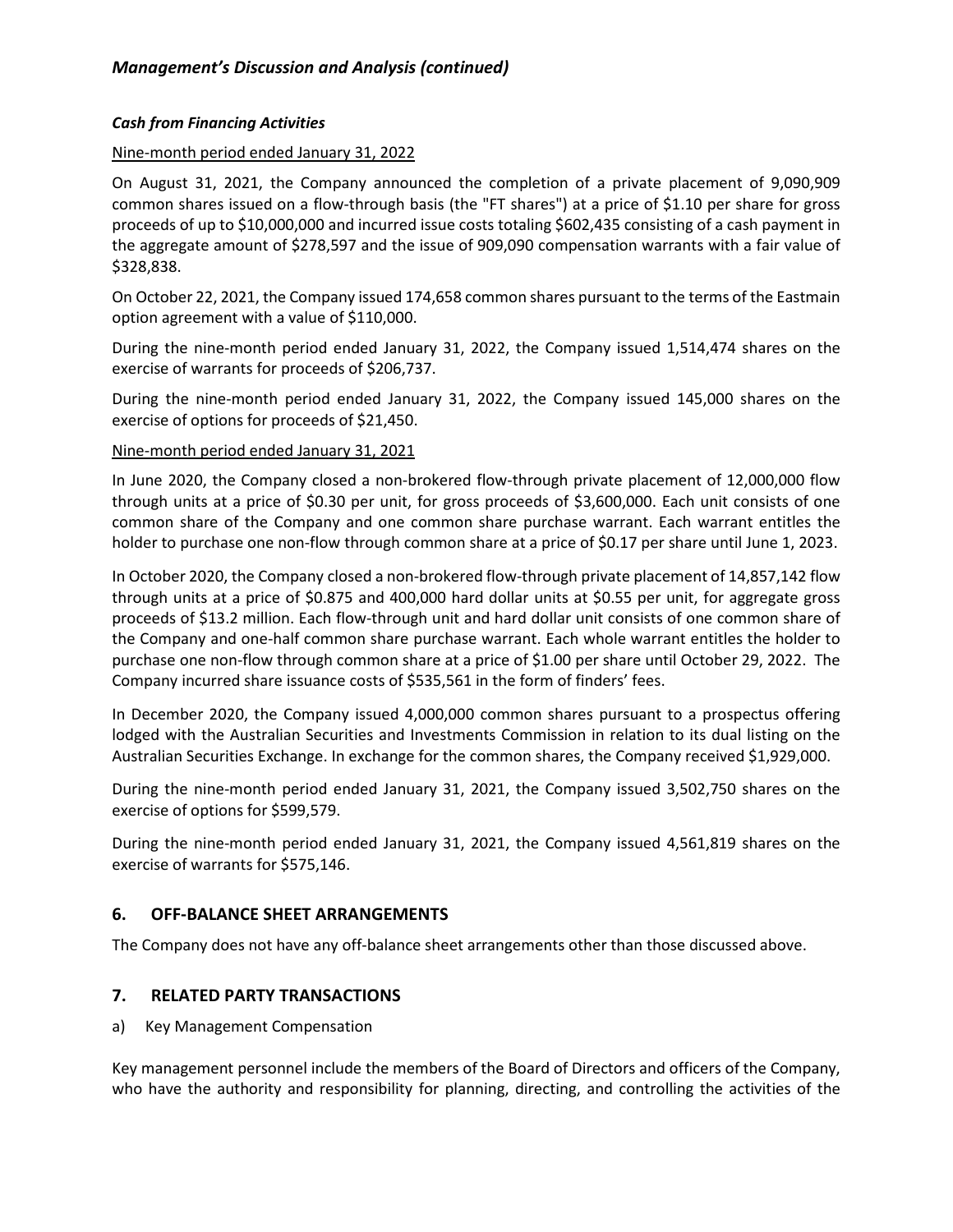|                                 | <b>Three-months ended</b> |                     | Nine-months ended   |                     |  |
|---------------------------------|---------------------------|---------------------|---------------------|---------------------|--|
|                                 | January 31,<br>2022       | January 31,<br>2021 | January 31,<br>2022 | January 31,<br>2021 |  |
| Salaries, bonuses, fees and     |                           |                     |                     |                     |  |
| benefits                        |                           |                     |                     |                     |  |
| Management fees to the officers |                           |                     |                     |                     |  |
| and directors of the Company    | \$257,346                 | \$<br>42.500        | 713,986<br>S.       | 374.262<br>S.       |  |
| <b>Share-based payments</b>     |                           |                     |                     |                     |  |
| Officers and directors of the   |                           |                     |                     |                     |  |
| Company                         | $\overline{\phantom{a}}$  |                     | $\sim$ 10 $\pm$     | 1,838,283<br>S.     |  |
|                                 | 257.346<br>S.             | \$<br>42.500        | S.<br>713.986       | 2,222,545<br>S.     |  |

Company. The remuneration of directors and officers for three and six-month periods ended October 31, 2021, and 2020 was as follows:

#### b) Other expenditures

In the normal course of operations, the Company transacts with companies related to its directors or officers. Excluding the amounts referenced in (a) above during the three and nine-month periods ended January 31, 2022, the Company incurred fees for accounting and administrative services totaling \$12,103 and \$27.431 and for geological consulting services totaling \$40,543 and \$165,094 respectively from companies which are related parties to Executive Chairman, Evan Cranston.

# **8. PROPOSED TRANSACTIONS**

As is typical of the mining industry, the Company is continually reviewing potential merger, acquisition, investment and joint venture transactions and opportunities that could enhance shareholder value.

# **9. FINANCIAL INSTRUMENTS**

The Company's financial instruments consist of cash and cash equivalents and trade and other payables. Unless otherwise noted, it is management's opinion that the Company is not exposed to significant interest, currency, or credit risks arising from these financial instruments. The fair value of these financial instruments approximates their carrying value, unless otherwise noted.

# **10. ADDITIONAL DISCLOSURES**

# *Additional Disclosure for Venture Issuers without Significant Revenue*

Detail regarding material items within general and administrative expenses has been provided throughout this document.

# *Outstanding Shares*

Authorized share capital consists of an unlimited number of common shares without par value and an unlimited number of preferred shares without par value.

As at the date of this MD&A, the Company had the following issued and outstanding common shares and unexercised stock options, warrants and agent compensation options: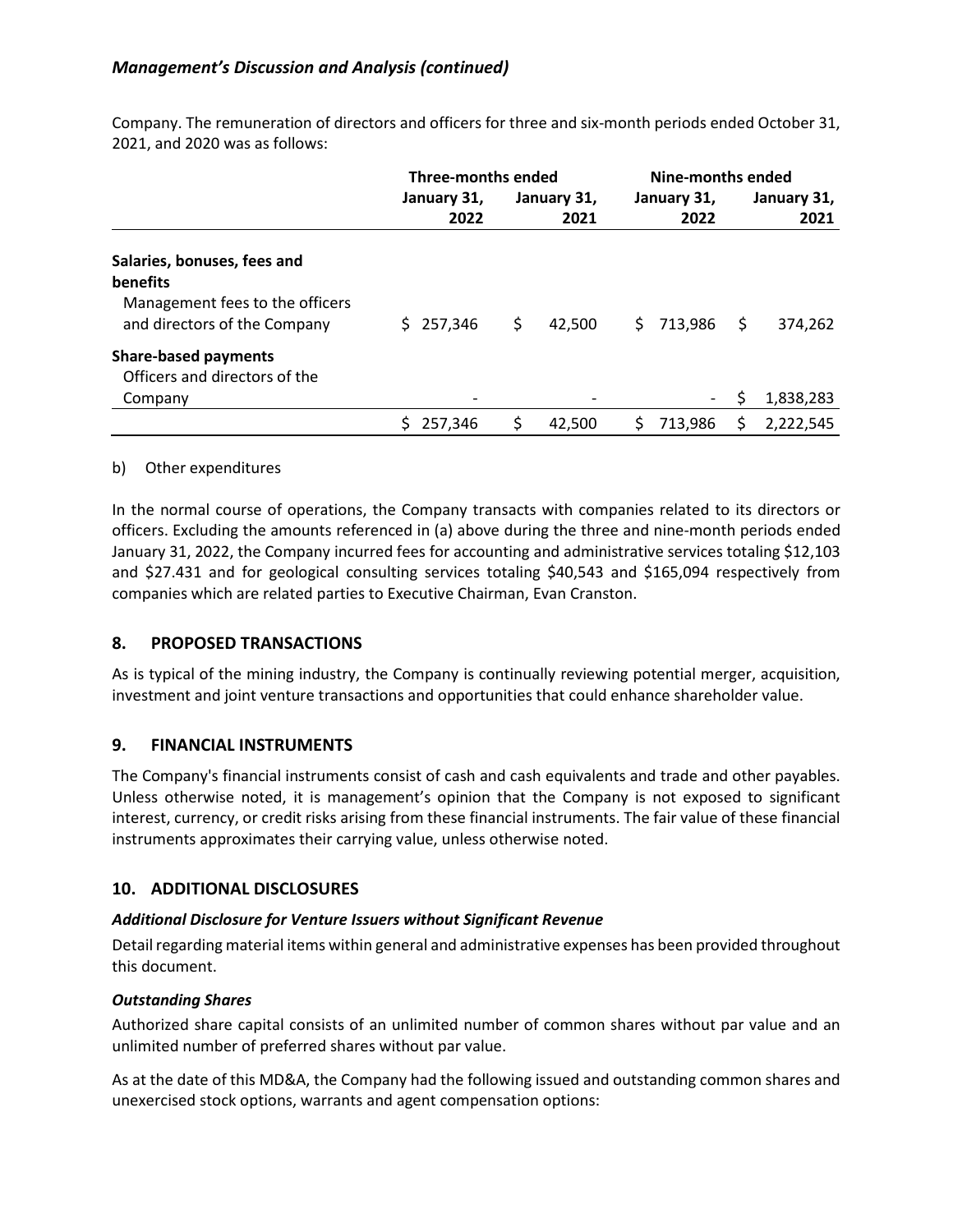|                                                             | <b>Shares and Potential Shares</b> |
|-------------------------------------------------------------|------------------------------------|
| Common shares outstanding                                   | 109,863,797                        |
| Stock options (weighted average exercise price \$0.42)      | 7,312,213                          |
| Warrants (weighted average exercise price \$0.29)           | 46,004,392                         |
| Compensation units (weighted average exercise price \$0.13) | 7,111,304                          |
| Total common shares and potential common shares             | 170,291,706                        |

As at January 31, 2022, an amount of 222,857 common shares are held in escrow subject to an escrow agreement with Tusk Exploration Ltd. These shares continue to be held due to unmet contractual obligations.

# *Internal Control over Financial Reporting*

The Company's management is responsible for establishing and maintaining adequate internal control over financial reporting. Any system of internal control over financial reporting, no matter how well designed, has inherent limitations and may not prevent or detect misstatements. Therefore, even those systems determined to be effective can only provide reasonable assurance with respect to financial statement preparation and presentation. Also, projections of any evaluation of effectiveness to future periods are subject to the risk that controls may become inadequate because of changes in conditions, or that the degree of compliance with the policies and procedures may deteriorate.

# *Critical Judgements and Estimates*

The financial statements are prepared in accordance with IFRS. The preparation of financial statements in conformity with IFRS requires management to make estimates and assumptions that affect the reported amounts of assets and liabilities and disclosure of contingent assets and liabilities at the date of the financial statements and the reported amounts of revenue and expenses during the reporting period.

The critical judgments that the Company's management has made in the process of applying the Company's accounting policies that has the most significant effect on the amounts recognized in the Company's financial statements are the impairment of exploration and evaluation assets, the valuation of share-based payments and the valuation of deferred tax assets and liabilities.

For a summary of significant accounting judgements and estimates, please refer to Note 2 of the audited annual financial statements for the year ended April 30, 2021. Management believes it has made estimates that best reflect the facts and circumstances; however, actual results may differ from estimates.

# *Management Changes*

In July 2020, Carlos Escribano and Ron Hall resigned as directors of the Company. Further, Miloje Vicentijevic resigned from his role as Director, President and CEO of the Company. Carlos Escribano continued as the Chief Financial Officer of the Company until his resignation effective September 30, 2021. He has been replaced as CFO, effective October 1, 2021, by Simon Sharp.

In September 2020, Evan Cranston and Peter Williams were appointed as directors of the Company. Mr. Cranston was also appointed Chairman, replacing Nick Tintor who will remain as a non-executive director. The Benz management team was further strengthened with the additions of Xavier Braud as Head of Corporate Development (Australia), Danielle Giovenazzo as Vice President Exploration, and Paul Fowler as Head of Corporate Development (Canada). Mr. Braud also acts as Chief Executive Officer of the Company.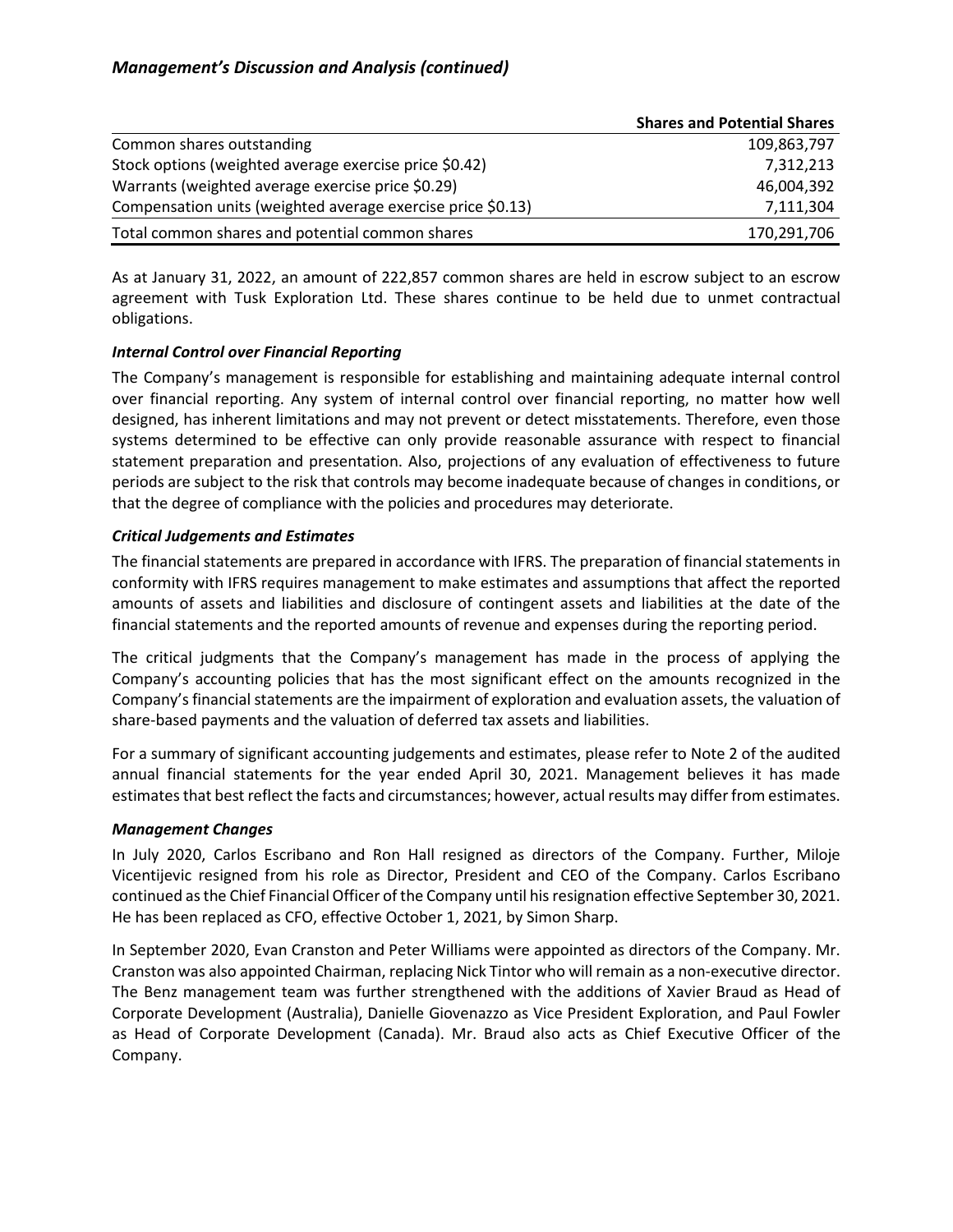# **11. RISKS AND UNCERTAINTIES**

Our business, operating, and financial condition could be harmed due to any of the following risks. The risks described below are not the only ones facing our Company. Additional risks not presently known, or that Benz currently deems immaterial, may also impair our business operations. If any such risks actually occur, the financial condition, liquidity, and results of operations of the Company as well as the ability of the Company to implement its growth plans could be materially adversely affected.

The following is a description of certain risks and uncertainties that may affect the business of the Company.

# *Limited Operating History*

Benz is a relatively new company with limited operating history and no history of business or mining operations, revenue generation, or production history. Benz was incorporated on November 9, 2011 and has yet to generate a profit from its activities. The Company is subject to all the business risks and uncertainties associated with any new business enterprise, including the risk that it will not achieve its growth objective. The Company anticipates that it may take several years to achieve positive cash flow from operations.

# *Exploration, Development, and Operating Risks*

The exploration for and development of minerals involves significant risks, which even a combination of careful evaluation, experience, and knowledge may not eliminate. Few properties, which are explored, are ultimately developed into producing mines. There can be no guarantee that the estimates of quantities and qualities of minerals disclosed will be economically recoverable. With all mining operations there is uncertainty and, therefore, risk associated with operating parameters and costs resulting from the scaling up of extraction methods tested in pilot conditions. Mineral exploration is speculative in nature, and there can be no assurance that any minerals discovered will be discovered in sufficient quantities to warrant commercial exploitation. The Company's operations will be subject to all of the hazards and risks normally encountered in the exploration, development, and production of minerals. These include unusual and unexpected geological formations, rock falls, seismic activity, flooding, and other conditions involved in the extraction of material, any of which could result in damage to, or destruction of, mines and other producing facilities, damage to life or property, environmental damage, and possible legal liability. Although precautions to minimize risk will be taken, operations are subject to hazards that may result in environmental pollution and consequent liability that could have a material adverse impact on the business, operations, and financial performance of the Company.

# *Substantial Capital Requirements and Liquidity*

Substantial additional funds will be required and there can be no assurances given that the Company will be able to raise the necessary funds. To meet such funding requirements, the Company may undertake additional equity financing, which would be dilutive to shareholders. There is no assurance that additional financing will be available on terms acceptable to the Company, or at all. If the Company is unable to obtain additional financing as needed, it may be required to discontinue operations.

# *Competition*

There is competition within the mining industry for the discovery and acquisition of properties considered to have commercial potential. The Company will compete with other mining companies, many of which have greater financial, technical, and other resources than the Company, for, among other things, the acquisition of minerals claims, leases, and other mineral interests as well as for the recruitment and retention of qualified employees and other personnel.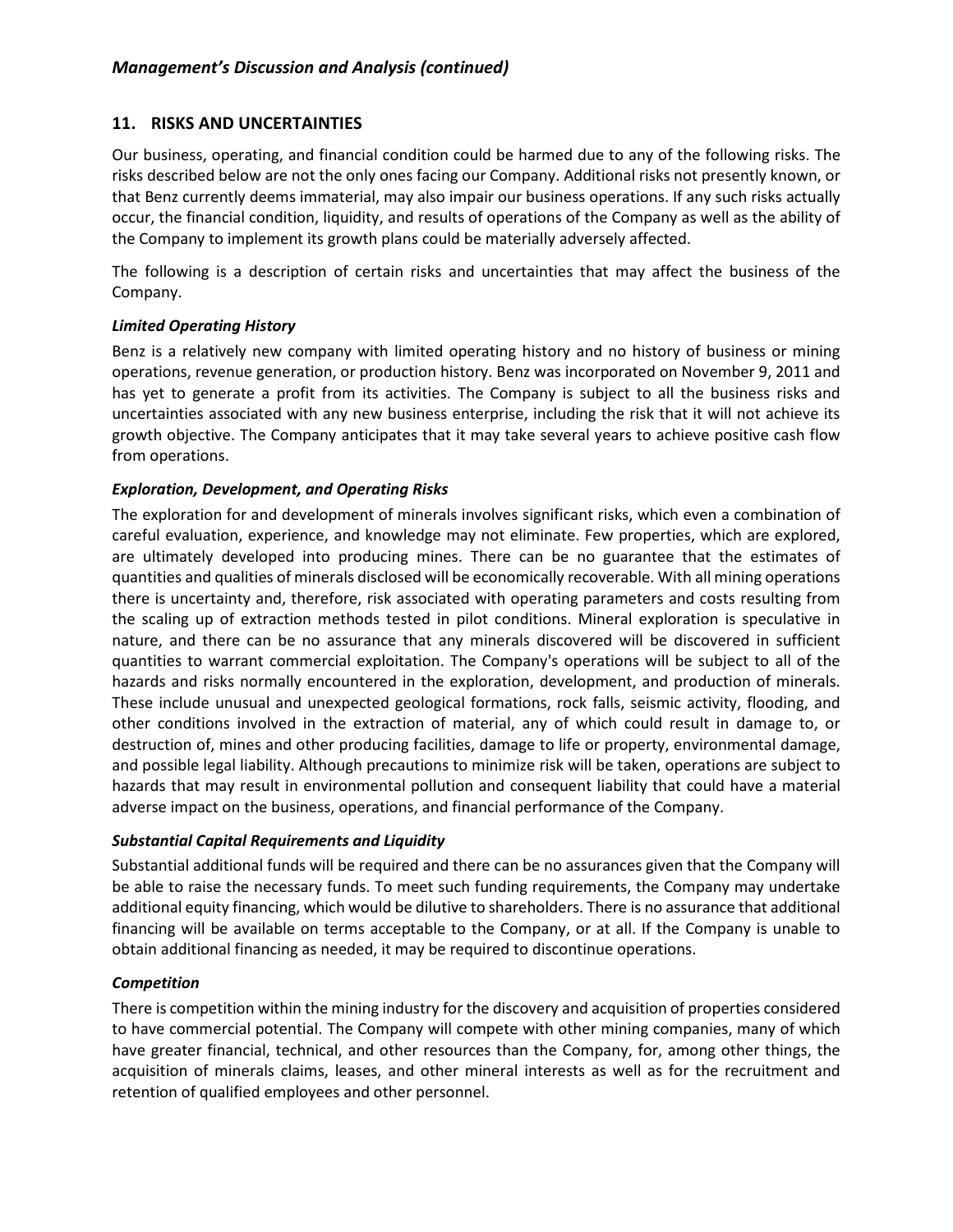# *Reliance on Management and Dependence on Key Personnel*

The success of the Company is currently largely dependent upon the performance of its directors and officers, and the ability to attract and retain its key personnel. The loss of the services of these persons may have a material adverse effect on the Company's business and prospects. Benz will compete with numerous other companies for the recruitment and retention of qualified employees and contractors. There is no assurance that the Company can maintain the service of its directors and officers, or other qualified personnel required to operate its business. Failure to do so could have a material adverse effect on the Company and its prospects.

# *Fluctuating Mineral Prices and Marketability of Minerals*

The market price of any mineral is volatile and affected by many factors beyond the Company's control, including but not limited to: international supply and demand, consumer product demand levels, international economic trends, commodity prices, operations costs, variations in mineral grade, fluctuations in the market price of minerals, currency exchange rate fluctuations, the level of interest rates, the rate of inflation, global or regional political events, and international events as well as a range of other market forces. Depending on the price of certain minerals, the Company may determine that it is impractical to continue its mineral exploration or development operations, if any. Sustained downward movements in mineral market prices could render less economic, or uneconomic, some or all of the mineral extraction and/or exploration activities to be undertaken by the Company. The marketability of minerals is affected by factors such as government regulation of mineral prices, royalties, allowable production, and the importation and exportation of minerals, the effect of which cannot be accurately predicted. There is no assurance that a profitable market will exist for the sale of minerals found, if any, on the Company's properties.

# *No Mineral Reserves or Mineral Resources*

Mineral resources are estimates of the size and grade of deposits based on limited sampling and on certain assumptions and parameters. No assurance can be given that the anticipated tonnages and grades will be achieved or realized. Prolonged declines in the market price of silver, copper, lead or zinc may render mineral resources containing relatively lower grades of mineralization uneconomic and could materially reduce any estimate of resources. Should such declines occur, the Company could be required to take a material write-down of its investment in mining properties or the development of new projects, resulting in increased net losses.

# *Environmental Risks*

All phases of the mining business present environmental risks and hazards and are subject to environmental regulation pursuant to a variety of international conventions, local laws, and regulations. Environmental legislation provides for, among other things, restrictions and prohibitions on spills, releases or emissions of various substances produced in association with mining operations. The legislation also requires that operations be operated, maintained, abandoned, and reclaimed to the satisfaction of applicable regulatory authorities. Compliance with such legislation can require significant expenditures and a breach may result in the imposition of fines and penalties, some of which may be material. Environmental legislation is evolving in a manner expected to result in stricter standards and enforcement, larger fines and liability, and potentially increased capital expenditures and operating costs.

# *Governmental Regulations and Processing Licenses and Permits*

The activities of the Company are subject to government approvals, various laws governing prospecting, development, land resumptions, production taxes, labour standards, and occupational health, mine safety, toxic substances, and other matters. Although the Company believes that its activities are currently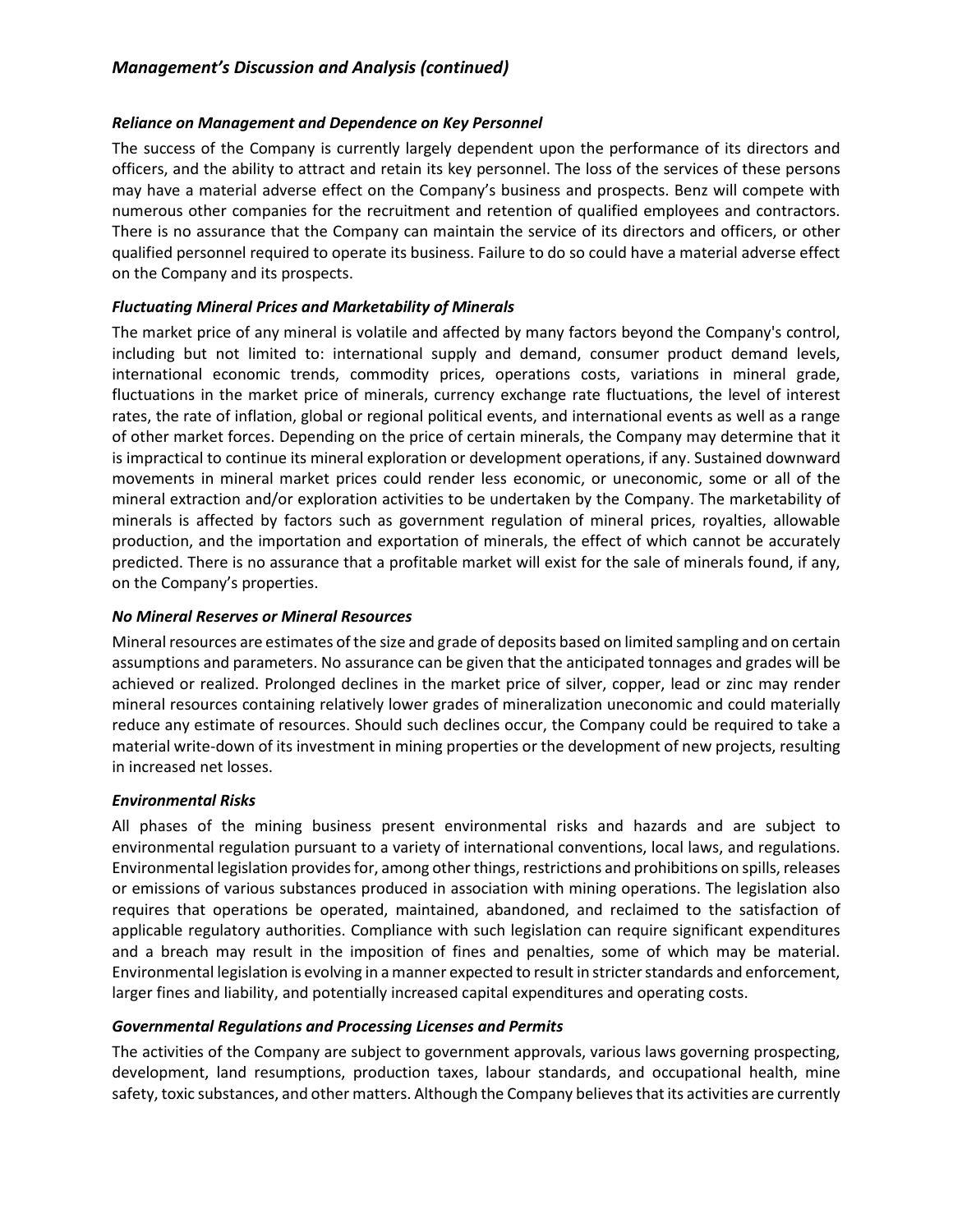carried out in accordance with all applicable rules and regulations, no assurance can be given that new rules and regulations will not be enacted, or that existing rules and regulations will not be applied in a manner, which could limit or curtail production or development. Amendments to current laws and regulations governing operations and activities of exploration and mining, or more stringent implementation thereof, could have a material adverse impact on the business, operations, and financial performance of the Company. Further, the mining licenses and permits issued in respect of its projects may be subject to conditions which, if not satisfied, may lead to the revocation of such licenses. In the event of revocation, the value of the Company's investments in such projects may decline.

### *Conflicts of Interest*

Certain directors and officers of the Company will be engaged in, and will continue to engage in, other business activities on their own behalf and on behalf of other companies (including mineral resource companies) and, as a result of these and other activities, such directors and officers of the Company may become subject to conflicts of interest. The Business Corporations Act of British Columbia ("BCBCA") provides that in the event that a director has a material interest in a contract or proposed contract or agreement that is material to the issuer, the director shall disclose his interest in such contract or agreement and shall refrain from voting on any matter in respect of such contract or agreement, subject to and in accordance with the BCBCA. To the extent that conflicts of interest arise, such conflicts will be resolved in accordance with the provisions of the BCBCA.

# *Markets for Securities*

There can be no assurance that an active trading market in the Company's shares will be established and sustained. The market price for the Company's shares could be subject to wide fluctuations. Factors such as commodity prices, government regulation, interest rates, share price movements of the Company's peer companies and competitors, as well as overall market movements, may have a significant impact on the market price of the securities of Company. The stock market has from time-to-time experienced extreme price and volume fluctuations, particularly in the mining sector.

# *Uninsurable Risks*

Exploration, development, and production operations on mineral properties involve numerous risks, including unexpected or unusual geological operating conditions, rock bursts, cave-ins, fires, floods, earthquakes, and other environmental occurrences. It is not always possible to obtain insurance against all such risks, and the Company may decide not to insure against certain risks as a result of high premiums or other reasons. Should such liabilities arise, they could have an adverse impact on the Company's results of operations and financial condition and could cause a decline in the value of the Company's shares. The Company does not intend to maintain insurance against environmental risks.

# *Risks Relating to Infectious Diseases or Outbreaks of Viruses*

Global markets have been adversely impacted by emerging infectious diseases and/or the threat of outbreaks of viruses, other contagions or epidemic diseases, including the novel COVID-19. A significant outbreak could result in a widespread crisis that could adversely affect the economies and financial markets of many countries, resulting in an economic downturn which could adversely affect the Company's business and the market price of the Common Shares. Many industries, including the mining industry, have been impacted by these market conditions. If increased levels of volatility continue or in the event of a rapid destabilization of global economic conditions, it may result in a material adverse effect on commodity prices, availability of credit, investor confidence, and general financial market liquidity, all of which may adversely affect the Company's business and the market price of the Company's securities. In addition, there may not be an adequate response to emerging infectious diseases. There are potentially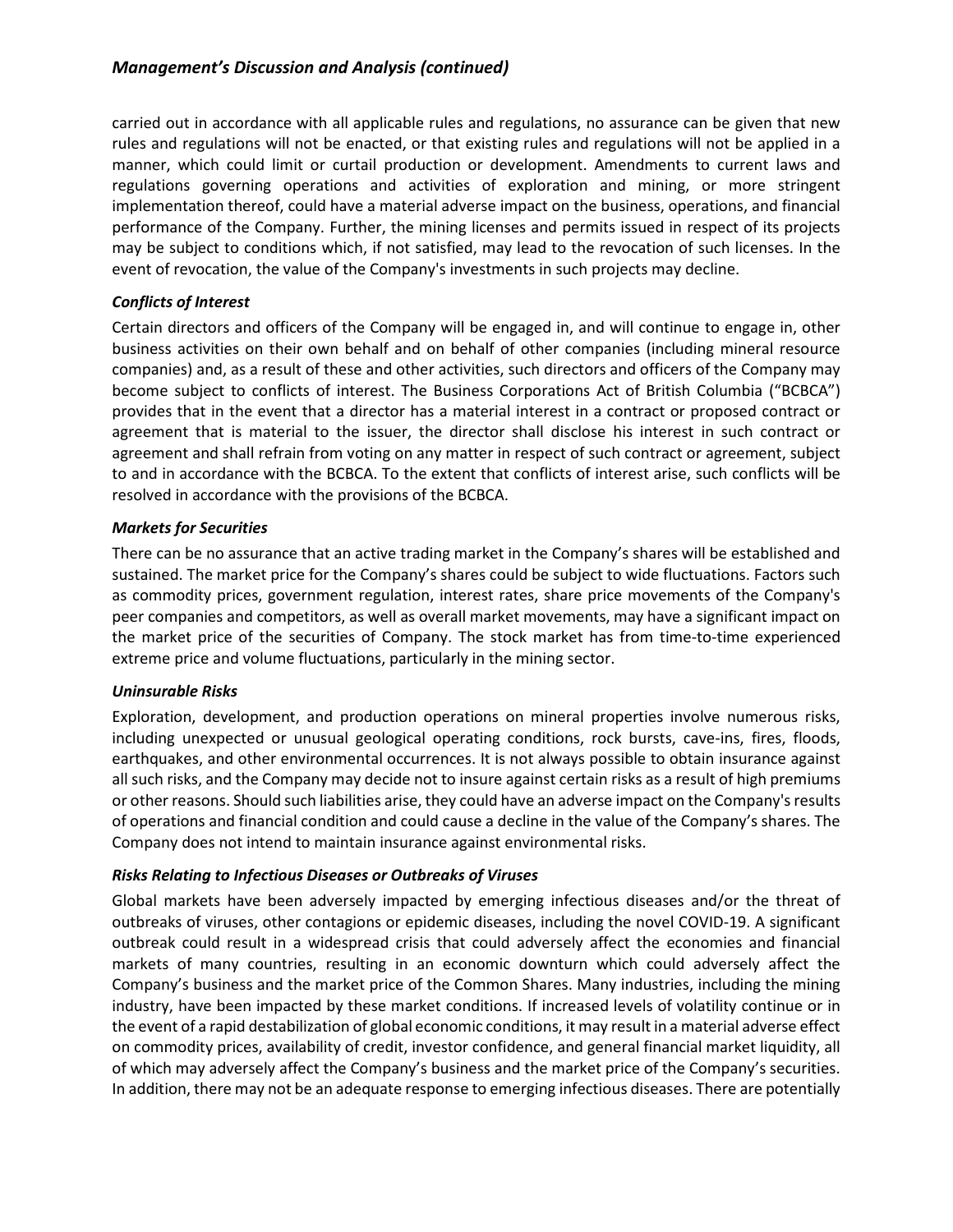significant economic and social impacts, including labour shortages and shutdowns, delays and disruption in supply chains, social unrest, government or regulatory actions or inactions, including permanent changes in taxation or policies, decreased demand, declines in the price of commodities, delays in permitting or approvals, governmental disruptions or other unknown but potentially significant impacts. At this time, the Company cannot accurately predict what effects these conditions will have on its operations or financial results, including due to uncertainties relating to the ultimate geographic spread, the duration of the outbreak, and the length of restrictions or responses that have been or may be imposed by the governments. Given the global nature of the Company's operations, the Company may not be able to accurately predict which operations will be impacted. Any outbreak or threat of an outbreak of a contagions or epidemic disease could have a material adverse effect on the Company, its business and operational results.

# **12. APPROVAL**

The Board of Directors of the Company has approved the disclosure contained in this MD&A.

# **13. FORWARD LOOKING INFORMATION**

This MD&A is based on a review of the Company's operations, financial position, and plans for the future based on facts and circumstances as of March 30, 2022. Certain statements contained in this MD&A constitute forward-looking information within the meaning of securities laws. Forward-looking information may relate to our future outlook and anticipated events or results and may include statements regarding the future financial position, business strategy, budgets, litigation, projected costs, capital expenditures, financial results, taxes, plans, and objectives of or involving the Company. Particularly, statements regarding our future operating results and economic performance are forwardlooking statements. In some cases, forward-looking information can be identified by terms such as "may", "will", "should", "expect", "plan", "anticipate", "believe", "intend", "estimate", "predict", "potential", "continue", or other similar expressions concerning matters that are not historical facts. Forward-looking information is subject to certain factors, including risks and uncertainties, which could cause actual results to differ materially from what we currently expect. Such factors include, but are not limited to, the risk that the Company's option agreements with Eastmain Resources may not be completed or fulfilled for any reason whatsoever and the potential development of the Eastmain project to a producing mine may not occur as planned or at all and the Company may not meet all requirements to maintain its listing on the TSX Venture Exchange. Forward-looking information contained in this MD&A is based on our current estimates, expectations, and projections, which we believe are reasonable as of the current date. The Company undertakes no obligation to update publicly or otherwise revise any forward-looking information, except as required by law.

# **14. COMPETENT PERSON'S STATEMENT**

The information in this report that relates to Exploration Results is based on and fairly represents information and supporting information compiled by Mr Xavier Braud, who is a member of the Australian Institute of Geoscientists (AIG membership ID:6963). Mr Braud is a consultant to the Company and has sufficient experience in the style of mineralization and type of deposits under consideration and qualifies as a Competent Person as defined in the 2012 edition of the "Australasian Code for Reporting of Exploration Results, Mineral Resources and Ore Reserves" (**JORC Code**). Mr Braud holds securities in Benz Mining Corp and consents to the inclusion of all technical statements based on his information in the form and context in which they appear.